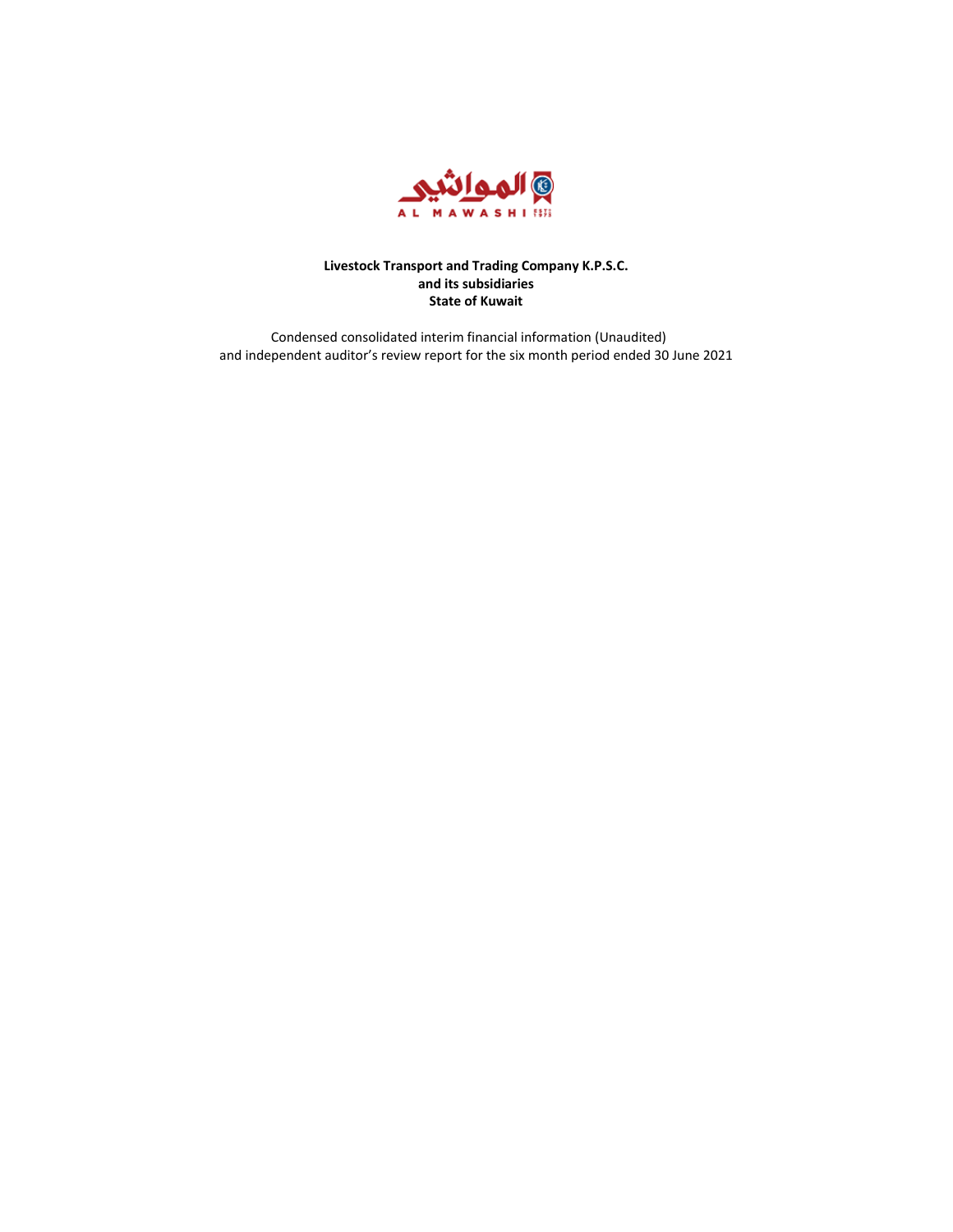

Condensed consolidated interim financial information (Unaudited) and independent auditor's review report for the six month period ended 30 June 2021

| <b>Contents</b>                                                          | Pages |
|--------------------------------------------------------------------------|-------|
| Report on review of condensed consolidated interim financial information | 1     |
| Condensed consolidated interim statement of financial position           | 2     |
| Condensed consolidated interim statement of income                       | 3     |
| Condensed consolidated interim statement of comprehensive income         | 4     |
| Condensed consolidated interim statement of changes in equity            | 5     |
| Condensed consolidated interim statement of cash flows                   | 6     |
| Notes to the condensed consolidated interim financial information        | 7-18  |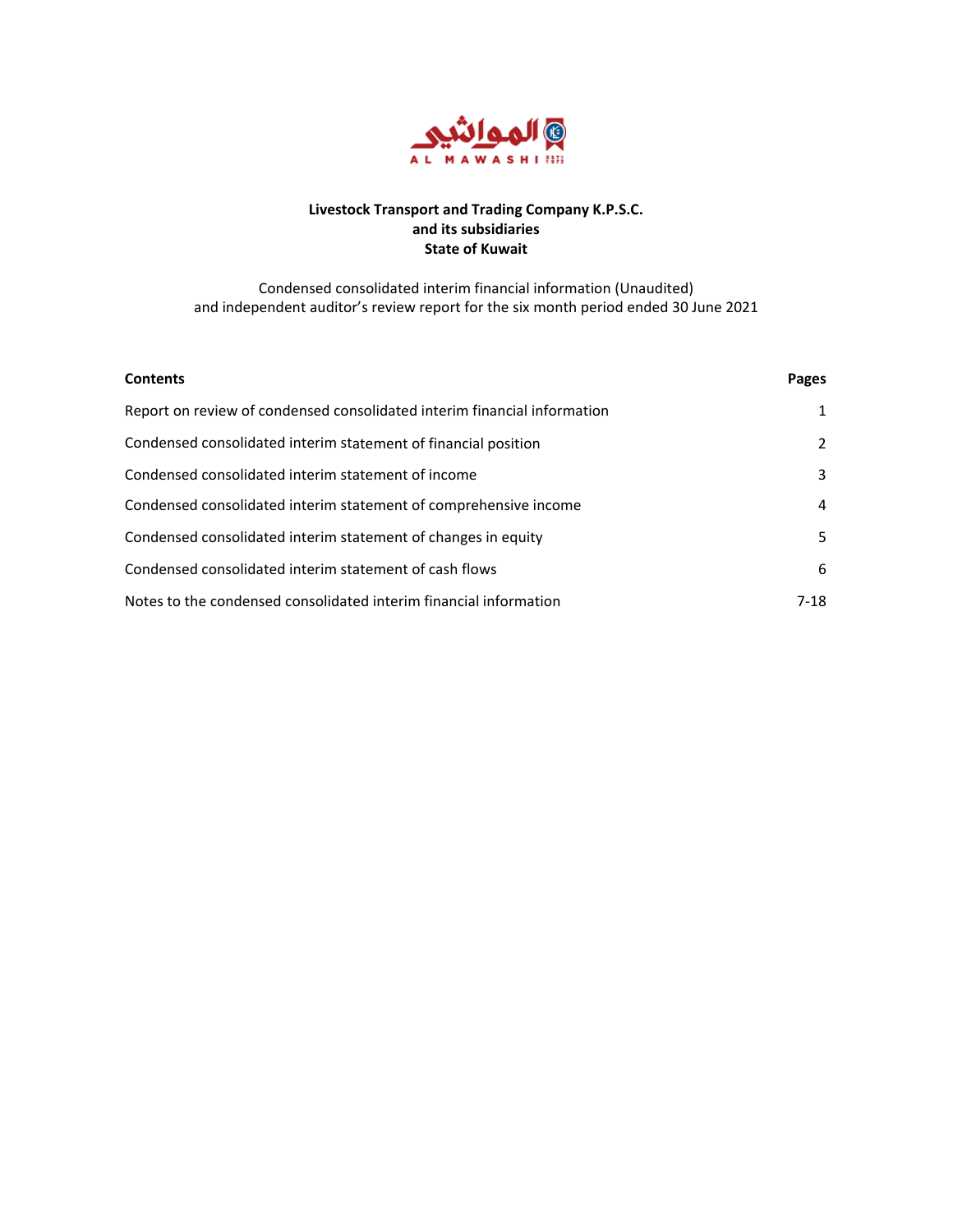### **The Board of Directors**

## **Livestock Transport and Trading Company K.P.S.C. State of Kuwait**

## **Report on review of condensed consolidated interim financial information**

### **Introduction**

We have reviewed the accompanying condensed consolidated interim statement of financial position of Livestock Transport and Trading Company K.P.S.C. (the "Parent Company") and its subsidiaries (together referred to as the "Group") as at 30 June 2021 and the related condensed consolidated interim statements of income and comprehensive income for the three month and six month periods then ended and the related statements of changes in equity and cash flows for the six month period then ended and explanatory notes. Management is responsible for the preparation and presentation of this condensed consolidated interim financial information in accordance with International Accounting Standard 34, "Interim Financial Reporting" ("IAS 34"). Our responsibility is to express a conclusion on this condensed consolidated interim financial information based on our review.

### **Scope of review**

We conducted our review in accordance with the International Standard on Review Engagements 2410, "Review of Interim Financial Information Performed by the Independent Auditor of the Entity". A review of condensed consolidated interim financial information consists of making inquiries, primarily of persons responsible for financial and accounting matters, and applying analytical and other review procedures. A review is substantially less in scope than an audit conducted in accordance with International Standards on Auditing and consequently does not enable us to obtain assurance that we would become aware of all significant matters that might be identified in an audit. Accordingly, we do not express an audit opinion.

### **Conclusion**

Based on our review, nothing has come to our attention that causes us to believe that the accompanying condensed consolidated interim financial information is not prepared, in all material respects, in accordance with International Accounting Standard 34 "Interim Financial Reporting" ("IAS 34").

### **Report on review of other legal and regulatory requirements**

Furthermore, based on our review, the condensed consolidated interim financial information is in agreement with the books of account of the Parent Company. We further report that nothing has come to our attention indicating any violations of the Companies Law No. 1 of 2016, and its Executive Regulations nor of the Parent Company's Memorandum and Articles of Association, as amended, have occurred during the six month period ended 30 June 2021, that might have had a material effect on the business of the Group or its consolidated financial position.

We further report that, during the course of our review, we have not become aware of any material violations during the six month period ended 30 June 2021 of the provisions of Law No. 7 of 2010 concerning the Capital Markets Authority and its related regulations.

 $\overline{\phantom{a}}$ 

Ahmed Mohammed Abdulrahman Al-Rasheed License No. 39 A PricewaterhouseCoopers (Al-Shatti & Co.)

12 August 2021 Kuwait

PricewaterhouseCoopers Al-Shatti & Co., Arraya Tower II, 23rd - 24th Floor, P.O. Box 1753, Safat 13018 Sharq, Kuwait T: +965 2227 5777 F: +965 2227 5888, www.pwc.com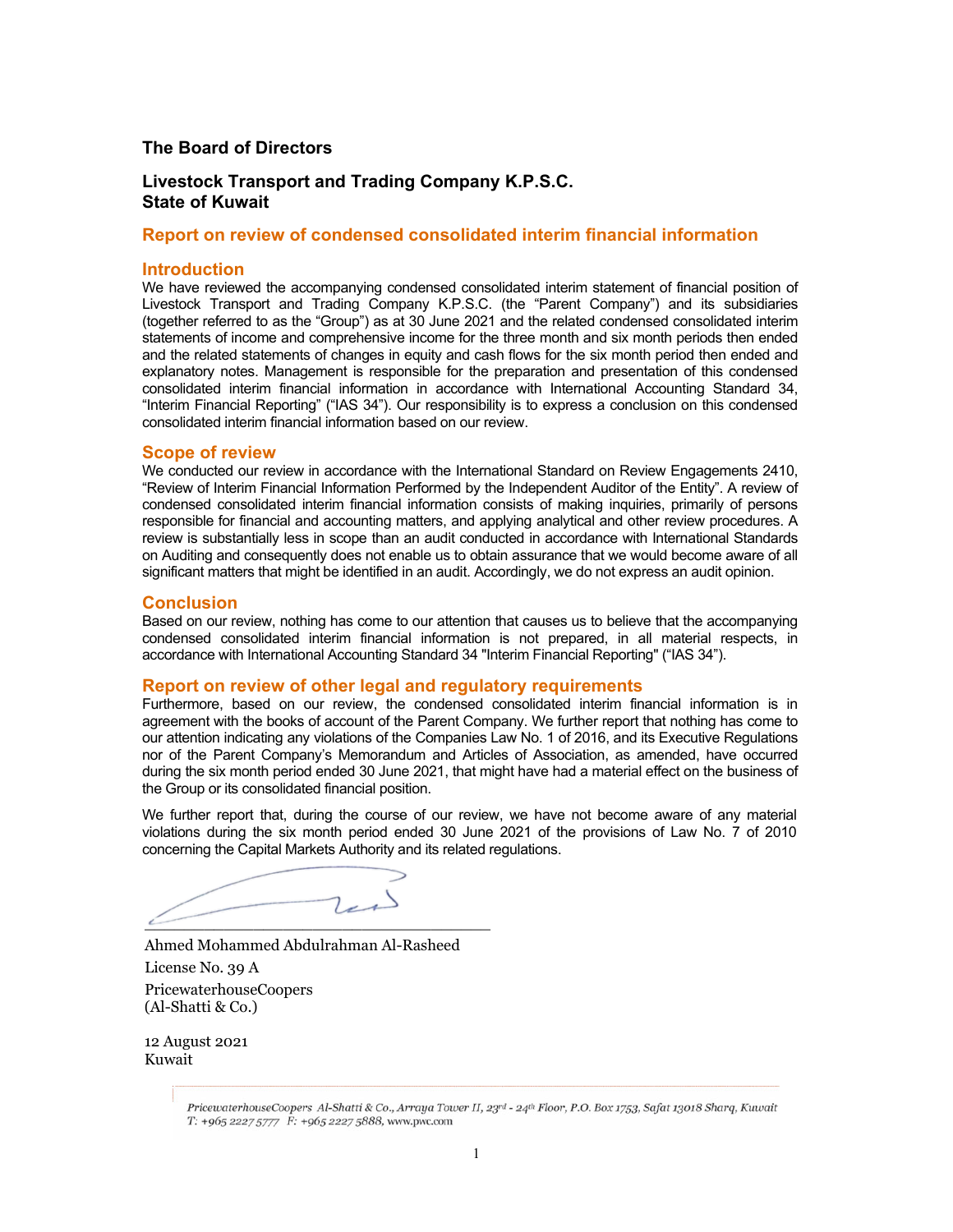

 $\mathcal{B}% _{0}=\mathcal{A}_{\mathrm{CL}}\times\mathcal{A}_{\mathrm{CL}}$ 

### Condensed consolidated interim statement of financial position (unaudited) s.

As'at 30 June 2021

(All amounts are in Kuwaiti Dinar unless otherwise stated)

|                                                                      | <b>Notes</b>             | 30 June<br>2021<br>(Unaudited) | 31 December<br>2020<br>(Audited) | 30 June<br>2020<br>(Unaudited) |
|----------------------------------------------------------------------|--------------------------|--------------------------------|----------------------------------|--------------------------------|
| Assets                                                               |                          |                                |                                  |                                |
| Non-current assets                                                   |                          |                                |                                  |                                |
| Property, plant and equipment                                        | 5                        | 36,930,620                     | 37,881,803                       | 38,889,233                     |
| Investment in an associate                                           |                          | 490,197                        | 501,109                          | 486,522                        |
| Right-of-use assets                                                  |                          | 1,465,603                      | 1,679,781                        | 1,786,056                      |
| Financial assets at fair value through other comprehensive<br>income | $\sqrt{4}$               | 1,077,881                      | 1,127,905                        | 1,201,634                      |
| Financial assets at amortised costs                                  | 6                        |                                | 305,950                          | 2,733,302                      |
|                                                                      |                          | 39,964,301                     | 41,496,548                       | 45,096,747                     |
| <b>Current assets</b>                                                |                          |                                |                                  |                                |
| Financial assets at amortised cost                                   |                          | 1,533,302                      | 2,427,352                        |                                |
| Inventories                                                          | $\overline{\phantom{a}}$ | 12,268,047                     | 7,564,452                        | 7,510,216                      |
| Trade and other receivables                                          | 8                        | 13,054,173                     | 14,536,582                       | 15,317,611                     |
| Bank balances and cash                                               | 9                        | 2,499,308                      | 1,777,062                        | 5,119,900                      |
|                                                                      |                          | 29,354,830                     | 26,305,448                       | 27,947,727                     |
| <b>Total assets</b>                                                  |                          | 69,319,131                     | 67,801,996                       | 73,044,474                     |
|                                                                      |                          |                                |                                  |                                |
| <b>Equity and liabilities</b>                                        |                          |                                |                                  |                                |
| Equity                                                               |                          |                                |                                  |                                |
| Share capital                                                        |                          | 21,659,057                     | 21,659,057                       | 21,659,057                     |
| Share premium                                                        |                          | 4,967,805                      | 4,967,805                        | 4,967,805                      |
| Treasury shares                                                      | 10                       | (1,647,126)                    | (1,647,126)                      | (1,647,126)                    |
| Statutory reserve                                                    |                          | 11,825,560                     | 11,825,560                       | 11,825,560                     |
| Voluntary reserve                                                    |                          | 4,489,130                      | 4,489,130                        | 4,489,130                      |
| Other reserves                                                       | 11                       | 58,841                         | 132,591                          | 141,601                        |
| (Accumlated losses) / retained earnings                              |                          | (2,261,491)                    | (135,038)                        | 726,079                        |
| Net equity                                                           |                          | 39,091,776                     | 41,291,979                       | 42, 162, 106                   |
| Liabilities                                                          |                          |                                |                                  |                                |
| <b>Non-current liabilities</b>                                       |                          |                                |                                  |                                |
| Employees' end of service benefits                                   |                          | 1,424,307                      | 1,396,624                        | 1,360,298                      |
| Long term borrowing                                                  | 12                       | 18,421,951                     | 4,871,951                        | 5,821,951                      |
| Lease liabilities - non-current                                      |                          | 1,112,326                      | 1,312,937                        | 1,411,212                      |
|                                                                      |                          | 20,958,584                     | 7,581,512                        | 8,593,461                      |
| <b>Current liabilities</b>                                           |                          |                                |                                  |                                |
| <b>Bank borrowing</b>                                                | 12                       | 1,952,839                      | 1,900,000                        | 1,900,000                      |
| Bank overdraft                                                       | 9                        | 1,451,728                      | 9,847,179                        | 14,703,618                     |
| Trade and other payables                                             | 13                       | 5,488,352                      | 6,787,221                        | 5,314,464                      |
| Lease liabilities - current                                          |                          | 375,852                        | 394,105                          | 370,825                        |
|                                                                      |                          | 9,268,771                      | 18,928,505                       | 22,288,907                     |
| <b>Total liabilities</b>                                             |                          | 30,227,355                     | 26,510,017                       | 30,882,368                     |
| <b>Total equity and liabilities</b>                                  |                          | 69,319,131                     | 67,801,996                       | 73,044,474                     |
|                                                                      |                          |                                |                                  |                                |
|                                                                      |                          |                                |                                  |                                |
|                                                                      |                          |                                |                                  |                                |
|                                                                      |                          |                                |                                  |                                |
|                                                                      |                          |                                |                                  |                                |
| Waleed Abdullah Al-Romi                                              |                          |                                | Osama Khaled Bodai               |                                |
|                                                                      |                          |                                | Chief Executive Officer          |                                |
| Chairman                                                             |                          |                                |                                  |                                |

 $\overline{2}$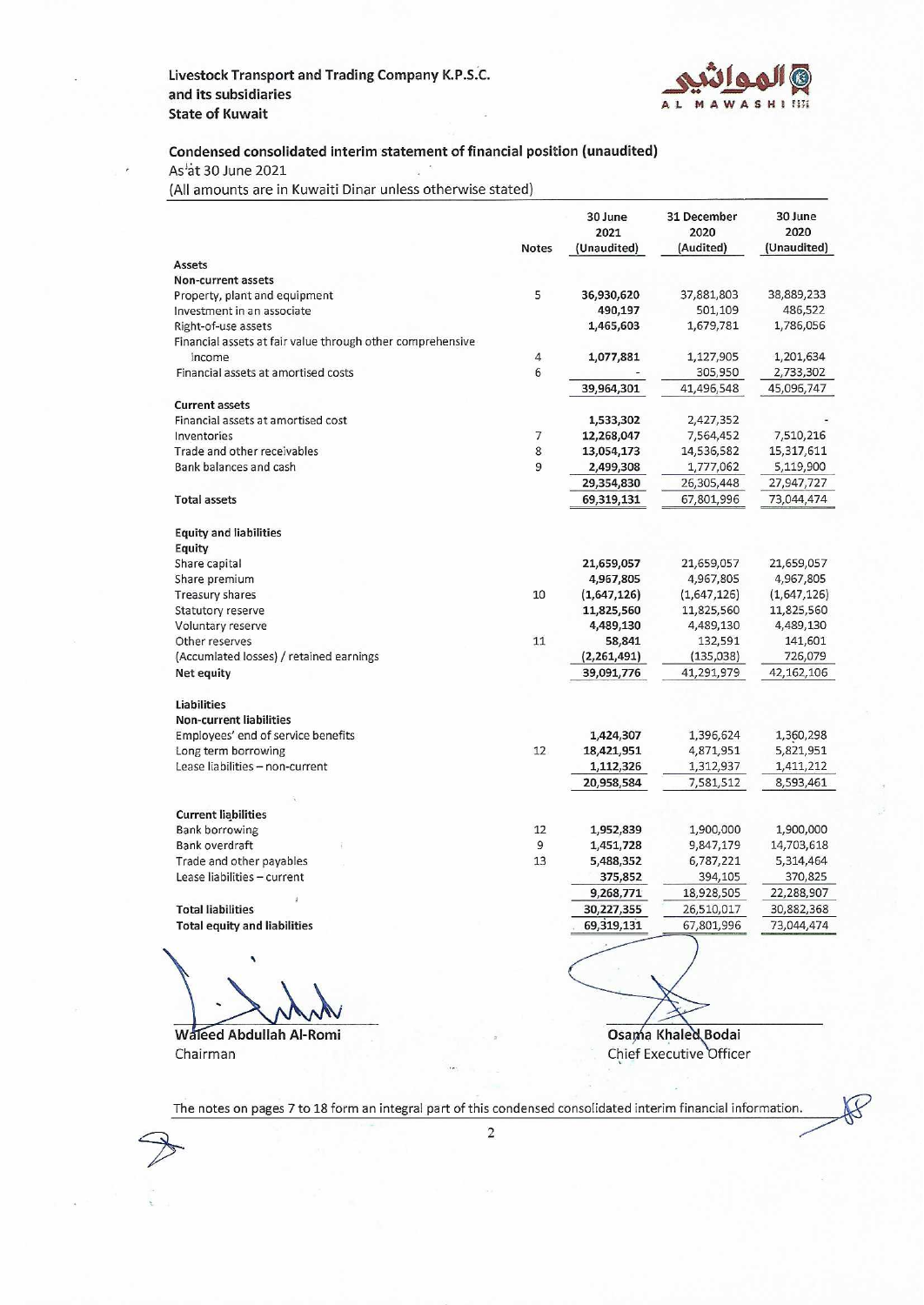

### **Condensed consolidated interim statement of income (Unaudited)**

For the three month and six month period ended 30 June 2021 (All amounts are in Kuwaiti Dinar unless otherwise stated)

|                                                    |    | Three months ended        |              | Six months ended         |                |
|----------------------------------------------------|----|---------------------------|--------------|--------------------------|----------------|
|                                                    |    | 30 June                   |              | 30 June                  |                |
|                                                    |    | 2021                      | 2020         | 2021                     | 2020           |
|                                                    |    | Notes (Unaudited)         | (Unaudited)  | (Unaudited)              | (Unaudited)    |
| Operating revenue                                  |    | 10,846,104                | 20,834,840   | 24,984,486               | 40,457,541     |
| Operating costs                                    |    | (10, 359, 046)            | (18,608,388) | (23,034,916)             | (35, 477, 856) |
| <b>Gross profit</b>                                |    | 487,058                   | 2,226,452    | 1,949,570                | 4,979,685      |
| Governmental subsidy                               | 14 |                           | 956,510      |                          | 956,510        |
| Other operating income                             |    | 189,088                   | 109,588      | 571,860                  |                |
|                                                    |    |                           |              |                          | 169,208        |
| Marketing expenses                                 | 15 | (438, 647)<br>(1,039,034) | (461,094)    | (817, 325)               | (882, 029)     |
| General and administrative expenses                |    | (43, 440)                 | (1,399,883)  | (2,101,278)<br>(43, 440) | (2,788,924)    |
| Other operating expenses                           |    |                           | (381, 215)   |                          | (398, 996)     |
| Impairment of trade and other<br>receivables       |    | (12, 968)                 | (21, 694)    | (1,608,532)              |                |
|                                                    |    |                           |              |                          | (313, 759)     |
| Operating (loss) / profit<br>Net investment income |    | (857, 943)                | 1,028,664    | (2,049,145)              | 1,721,695      |
|                                                    |    | 31,906                    | 49,078       | 74,543                   | 99,093         |
| Group's share in an associate's results            |    | 7,223                     | 36,655       | 6,074                    | 43,031         |
| Finance costs                                      |    | (174, 334)                | (159, 444)   | (309, 411)               | (235, 116)     |
| Foreign currency exchange gain / (loss)            |    | (27, 454)                 | 388,094      | 109,639                  | 284,633        |
| (Loss) / profit before subsidiaries' tax           |    |                           |              |                          |                |
| and deductions                                     |    | (1,020,602)               | 1,343,047    | (2, 168, 300)            | 1,913,336      |
| Reversal of income tax on subsidiaries             |    | 16,973                    |              | 41,847                   |                |
| (Loss) / profit after subsidiaries' tax            |    |                           |              |                          |                |
| and before deductions                              |    | (1,003,629)               | 1,343,047    | (2, 126, 453)            | 1,913,336      |
| National Labour Support Tax ("NLST")               |    |                           | (33, 576)    |                          | (47, 833)      |
| Zakat                                              |    |                           | (13, 430)    |                          | (19, 133)      |
| Kuwait Foundation for the                          |    |                           |              |                          |                |
| Advancement of Sciences ("KFAS")                   |    |                           | (19, 133)    |                          | (19,133)       |
| (Loss) / profit for the period                     |    | (1,003,629)               | 1,276,908    | (2, 126, 453)            | 1,827,237      |
| Basic and diluted earnings per share               |    |                           |              |                          |                |
| (fils)                                             | 16 | (4.80)                    | 6.103        | (10.16)                  | 8.734          |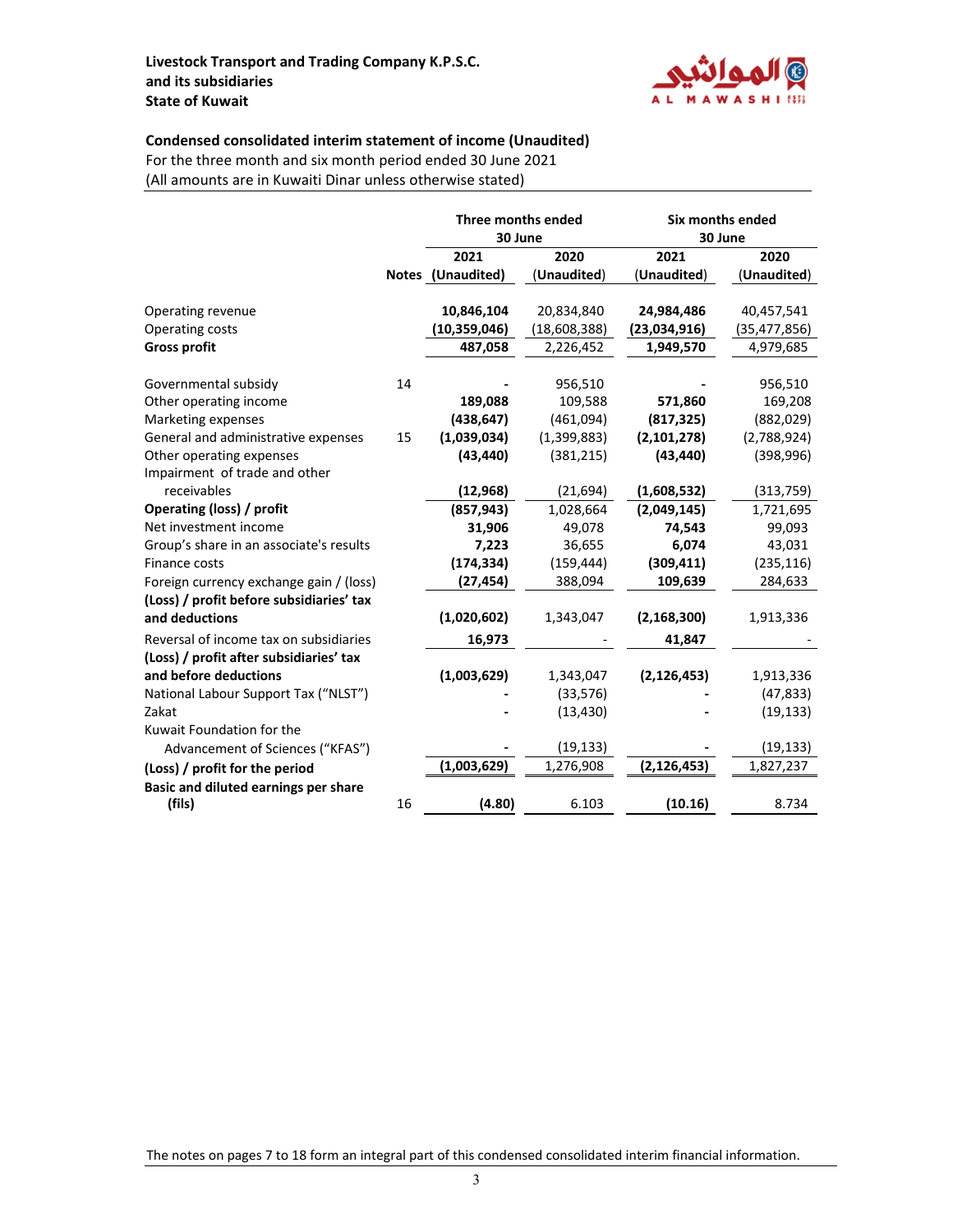

## **Condensed consolidated interim statement of comprehensive income (Unaudited)**

For the three month and six month period ended 30 June 2021

(All amounts are in Kuwaiti Dinar unless otherwise stated)

|                                                                                                                                      | Three months ended<br>30 June |             | Six months ended<br>30 June |             |
|--------------------------------------------------------------------------------------------------------------------------------------|-------------------------------|-------------|-----------------------------|-------------|
|                                                                                                                                      | 2021<br>2020                  |             | 2021                        | 2020        |
|                                                                                                                                      | (Unaudited)                   | (Unaudited) | (Unaudited)                 | (Unaudited) |
| (Loss) / profit for the period                                                                                                       | (1,003,629)                   | 1,276,908   | (2, 126, 453)               | 1,827,237   |
| Other comprehensive income:<br>Items that may be reclassified to the<br>condensed<br>consolidated<br>interim<br>statement of income: |                               |             |                             |             |
| Exchange differences on translation of                                                                                               |                               |             |                             |             |
| foreign operations                                                                                                                   | 10,857                        | 252,259     | (50, 213)                   | 166,905     |
| Items that will not be reclassified to the<br>condensed<br>consolidated<br>interim<br>statement of income:                           |                               |             |                             |             |
| Changes in fair value of financial assets at<br>fair<br>value<br>through<br>other                                                    |                               |             |                             |             |
| comprehensive income                                                                                                                 | 2,682                         | 57,490      | (23, 537)                   | 17,123      |
| Other comprehensive income / (loss) for                                                                                              |                               |             |                             |             |
| the period                                                                                                                           | 13,539                        | 309,749     | (73,750)                    | 184,028     |
| Total comprehensive (loss) / income for                                                                                              |                               |             |                             |             |
| the period                                                                                                                           | (990,090)                     | 1,586,657   | (2,200,203)                 | 2,011,265   |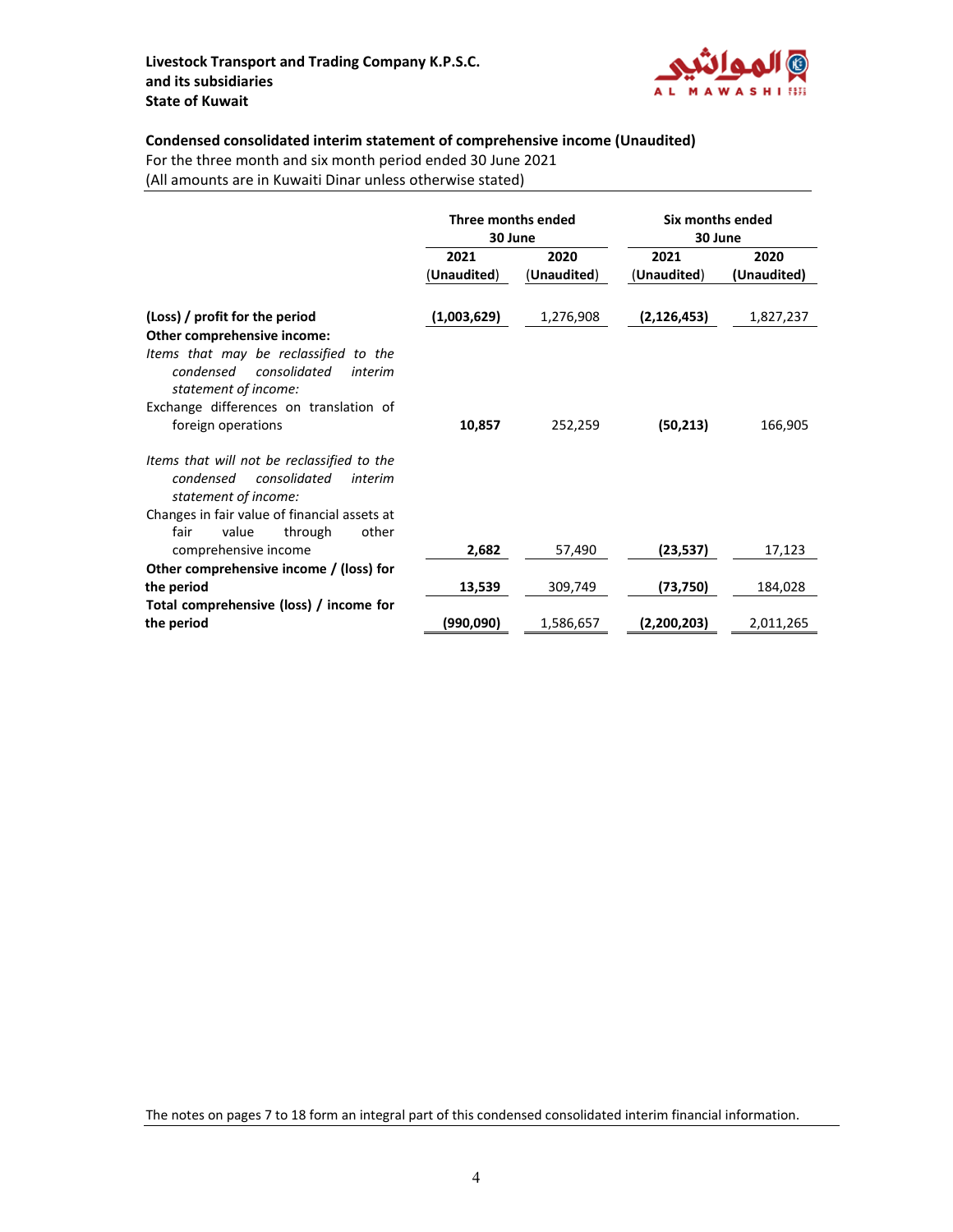

### **Condensed consolidated interim statement of changes in equity (Unaudited)**

For the six month period ended 30 June 2021

(All amounts are in Kuwaiti Dinar unless otherwise stated)

|                                                     | <b>Share</b><br>capital | <b>Share</b><br>premium | <b>Treasury</b><br>shares | <b>Statutory</b><br>reserve | <b>Voluntary</b><br>reserve | Other<br>reserves | <b>Retained</b><br>earnings | <b>Total equity</b> |
|-----------------------------------------------------|-------------------------|-------------------------|---------------------------|-----------------------------|-----------------------------|-------------------|-----------------------------|---------------------|
| At 1 January 2021                                   | 21,659,057              | 4,967,805               | (1,647,126)               | 11,825,560                  | 4,489,130                   | 132,591           | (135, 038)                  | 41,291,979          |
| Loss for the period<br>Other comprehensive loss for |                         |                         |                           |                             |                             |                   | (2, 126, 453)               | (2, 126, 453)       |
| the period                                          |                         |                         |                           |                             |                             | (73, 750)         |                             | (73, 750)           |
| Total comprehensive loss for<br>the period          |                         |                         |                           |                             |                             | (73, 750)         | (2, 126, 453)               | (2,200,203)         |
| At 30 June 2021 (Unaudited)                         | 21,659,057              | 4,967,805               | (1,647,126)               | 11,825,560                  | 4,489,130                   | 58,841            | (2,261,491)                 | 39,091,776          |
| At 1 January 2020                                   | 21,659,057              | 4,967,805               | (1,647,126)               | 11,825,560                  | 4,489,130                   | (42, 427)         | (1, 101, 158)               | 40,150,841          |
| Profit for the period                               |                         |                         |                           |                             |                             |                   | 1,827,237                   | 1,827,237           |
| Other comprehensive income<br>for the period        |                         |                         |                           |                             |                             | 184,028           |                             | 184,028             |
| Total comprehensive income<br>for the period        |                         |                         |                           |                             |                             | 184,028           | 1,827,237                   | 2,011,265           |
| At 30 June 2020 (Unaudited)                         | 21,659,057              | 4,967,805               | (1,647,126)               | 11,825,560                  | 4,489,130                   | 141,601           | 726,079                     | 42,162,106          |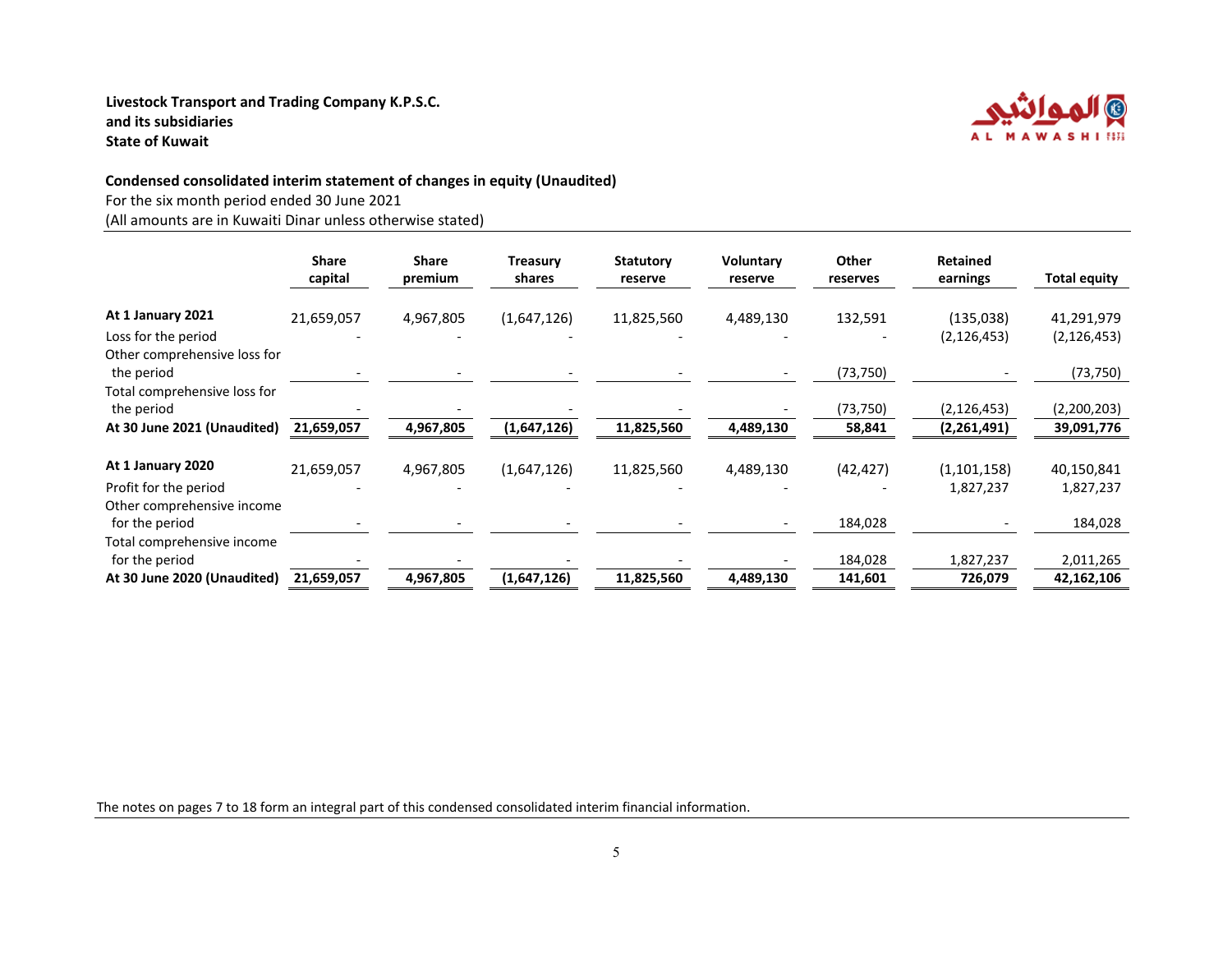

### **Condensed consolidated interim statement of cash flows (Unaudited)**

For the six month period ended 30 June 2021

(All amounts are in Kuwaiti Dinar unless otherwise stated)

| 2021<br>2020<br><b>Notes</b><br>(Unaudited)<br>(Unaudited)<br>Cash flows from operating activities<br>(Loss) / profit for the period<br>(2, 126, 453)<br>1,827,237<br><b>Adjustments for:</b><br>Depreciation<br>2,264,964<br>1,931,348<br>Gain on sale of property, plant and equipment<br>(11,693)<br>Interest on deposits and call accounts<br>(16, 850)<br>(1, 343)<br>Interest expense - lease iability<br>40,027<br>53,120<br>269,384<br>181,996<br>Interest expense - term borrowing<br>(73, 200)<br>(82, 243)<br>Net investment income<br>Group's share in associate's results<br>(6,074)<br>(43, 031)<br>Impariment of trade and other receivables<br>1,608,532<br>313,759<br>Foreign currency exchange gain<br>(109, 639)<br>(284, 633)<br>Employees' end of service benefits<br>93,950<br>98,478<br>3,979,181<br>1,948,455<br>Changes in working capital:<br>Inventories<br>(4,703,595)<br>(1, 243, 697)<br>Trade and other receivables<br>(128, 444)<br>1,330,801<br>Trade and other payables<br>(1, 188, 553)<br>(1, 102, 182) |
|---------------------------------------------------------------------------------------------------------------------------------------------------------------------------------------------------------------------------------------------------------------------------------------------------------------------------------------------------------------------------------------------------------------------------------------------------------------------------------------------------------------------------------------------------------------------------------------------------------------------------------------------------------------------------------------------------------------------------------------------------------------------------------------------------------------------------------------------------------------------------------------------------------------------------------------------------------------------------------------------------------------------------------------------|
|                                                                                                                                                                                                                                                                                                                                                                                                                                                                                                                                                                                                                                                                                                                                                                                                                                                                                                                                                                                                                                             |
|                                                                                                                                                                                                                                                                                                                                                                                                                                                                                                                                                                                                                                                                                                                                                                                                                                                                                                                                                                                                                                             |
|                                                                                                                                                                                                                                                                                                                                                                                                                                                                                                                                                                                                                                                                                                                                                                                                                                                                                                                                                                                                                                             |
|                                                                                                                                                                                                                                                                                                                                                                                                                                                                                                                                                                                                                                                                                                                                                                                                                                                                                                                                                                                                                                             |
|                                                                                                                                                                                                                                                                                                                                                                                                                                                                                                                                                                                                                                                                                                                                                                                                                                                                                                                                                                                                                                             |
|                                                                                                                                                                                                                                                                                                                                                                                                                                                                                                                                                                                                                                                                                                                                                                                                                                                                                                                                                                                                                                             |
|                                                                                                                                                                                                                                                                                                                                                                                                                                                                                                                                                                                                                                                                                                                                                                                                                                                                                                                                                                                                                                             |
|                                                                                                                                                                                                                                                                                                                                                                                                                                                                                                                                                                                                                                                                                                                                                                                                                                                                                                                                                                                                                                             |
|                                                                                                                                                                                                                                                                                                                                                                                                                                                                                                                                                                                                                                                                                                                                                                                                                                                                                                                                                                                                                                             |
|                                                                                                                                                                                                                                                                                                                                                                                                                                                                                                                                                                                                                                                                                                                                                                                                                                                                                                                                                                                                                                             |
|                                                                                                                                                                                                                                                                                                                                                                                                                                                                                                                                                                                                                                                                                                                                                                                                                                                                                                                                                                                                                                             |
|                                                                                                                                                                                                                                                                                                                                                                                                                                                                                                                                                                                                                                                                                                                                                                                                                                                                                                                                                                                                                                             |
|                                                                                                                                                                                                                                                                                                                                                                                                                                                                                                                                                                                                                                                                                                                                                                                                                                                                                                                                                                                                                                             |
|                                                                                                                                                                                                                                                                                                                                                                                                                                                                                                                                                                                                                                                                                                                                                                                                                                                                                                                                                                                                                                             |
|                                                                                                                                                                                                                                                                                                                                                                                                                                                                                                                                                                                                                                                                                                                                                                                                                                                                                                                                                                                                                                             |
|                                                                                                                                                                                                                                                                                                                                                                                                                                                                                                                                                                                                                                                                                                                                                                                                                                                                                                                                                                                                                                             |
|                                                                                                                                                                                                                                                                                                                                                                                                                                                                                                                                                                                                                                                                                                                                                                                                                                                                                                                                                                                                                                             |
|                                                                                                                                                                                                                                                                                                                                                                                                                                                                                                                                                                                                                                                                                                                                                                                                                                                                                                                                                                                                                                             |
|                                                                                                                                                                                                                                                                                                                                                                                                                                                                                                                                                                                                                                                                                                                                                                                                                                                                                                                                                                                                                                             |
|                                                                                                                                                                                                                                                                                                                                                                                                                                                                                                                                                                                                                                                                                                                                                                                                                                                                                                                                                                                                                                             |
| Cash (used in) / generated from operations<br>(4,072,137)<br>2,964,103                                                                                                                                                                                                                                                                                                                                                                                                                                                                                                                                                                                                                                                                                                                                                                                                                                                                                                                                                                      |
| Employees' end of service benefits paid<br>(65, 550)<br>(156, 071)                                                                                                                                                                                                                                                                                                                                                                                                                                                                                                                                                                                                                                                                                                                                                                                                                                                                                                                                                                          |
| Net cash flows (used in) / generated from operating activities<br>(4, 137, 687)<br>2,808,032                                                                                                                                                                                                                                                                                                                                                                                                                                                                                                                                                                                                                                                                                                                                                                                                                                                                                                                                                |
|                                                                                                                                                                                                                                                                                                                                                                                                                                                                                                                                                                                                                                                                                                                                                                                                                                                                                                                                                                                                                                             |
| Cash flows from investing activities                                                                                                                                                                                                                                                                                                                                                                                                                                                                                                                                                                                                                                                                                                                                                                                                                                                                                                                                                                                                        |
| Purchase of property, plant and equipment<br>5<br>(1, 160, 088)<br>(16,930,842)                                                                                                                                                                                                                                                                                                                                                                                                                                                                                                                                                                                                                                                                                                                                                                                                                                                                                                                                                             |
| 5<br>Proceeds from disposal of property, plant and equipment<br>12,600                                                                                                                                                                                                                                                                                                                                                                                                                                                                                                                                                                                                                                                                                                                                                                                                                                                                                                                                                                      |
| Financial assets at fair value through other comprehensive income<br>26,487<br>72,732                                                                                                                                                                                                                                                                                                                                                                                                                                                                                                                                                                                                                                                                                                                                                                                                                                                                                                                                                       |
| Redemption for financial assets at amortised cost<br>1,200,000                                                                                                                                                                                                                                                                                                                                                                                                                                                                                                                                                                                                                                                                                                                                                                                                                                                                                                                                                                              |
| 1,343<br>Interest received on deposits and call accounts<br>16,850                                                                                                                                                                                                                                                                                                                                                                                                                                                                                                                                                                                                                                                                                                                                                                                                                                                                                                                                                                          |
| Investment income received<br>73,200<br>82,243                                                                                                                                                                                                                                                                                                                                                                                                                                                                                                                                                                                                                                                                                                                                                                                                                                                                                                                                                                                              |
| Net cash flows generated from / (used in) investing activities<br>153,542<br>(16,759,017)                                                                                                                                                                                                                                                                                                                                                                                                                                                                                                                                                                                                                                                                                                                                                                                                                                                                                                                                                   |
|                                                                                                                                                                                                                                                                                                                                                                                                                                                                                                                                                                                                                                                                                                                                                                                                                                                                                                                                                                                                                                             |
| Cash flows from financing activities                                                                                                                                                                                                                                                                                                                                                                                                                                                                                                                                                                                                                                                                                                                                                                                                                                                                                                                                                                                                        |
| Additions of term borrowing<br>14,552,839                                                                                                                                                                                                                                                                                                                                                                                                                                                                                                                                                                                                                                                                                                                                                                                                                                                                                                                                                                                                   |
| Repayment of term borrowing<br>(950,000)<br>(950,000)                                                                                                                                                                                                                                                                                                                                                                                                                                                                                                                                                                                                                                                                                                                                                                                                                                                                                                                                                                                       |
| Interest paid on term borrowing<br>(269, 384)<br>(181,996)                                                                                                                                                                                                                                                                                                                                                                                                                                                                                                                                                                                                                                                                                                                                                                                                                                                                                                                                                                                  |
| (677)<br>(349)<br>Dividends paid                                                                                                                                                                                                                                                                                                                                                                                                                                                                                                                                                                                                                                                                                                                                                                                                                                                                                                                                                                                                            |
| Principal element of lease payments<br>(256, 975)<br>(228, 952)                                                                                                                                                                                                                                                                                                                                                                                                                                                                                                                                                                                                                                                                                                                                                                                                                                                                                                                                                                             |
| Net cash flows generated from / (used in) financing activities<br>(1, 361, 297)<br>13,075,803                                                                                                                                                                                                                                                                                                                                                                                                                                                                                                                                                                                                                                                                                                                                                                                                                                                                                                                                               |
|                                                                                                                                                                                                                                                                                                                                                                                                                                                                                                                                                                                                                                                                                                                                                                                                                                                                                                                                                                                                                                             |
| Net foreign exchange differences<br>26,039<br>220,322                                                                                                                                                                                                                                                                                                                                                                                                                                                                                                                                                                                                                                                                                                                                                                                                                                                                                                                                                                                       |
| Net increase / (decrease) in cash and cash equivalents<br>9,117,697<br>(15,091,960)                                                                                                                                                                                                                                                                                                                                                                                                                                                                                                                                                                                                                                                                                                                                                                                                                                                                                                                                                         |
| Cash and cash equivalents at beginning of the period<br>(8,070,117)<br>5,508,242<br>9                                                                                                                                                                                                                                                                                                                                                                                                                                                                                                                                                                                                                                                                                                                                                                                                                                                                                                                                                       |
| 9<br>Cash and cash equivalents at end of the period<br>1,047,580<br>(9,583,718)                                                                                                                                                                                                                                                                                                                                                                                                                                                                                                                                                                                                                                                                                                                                                                                                                                                                                                                                                             |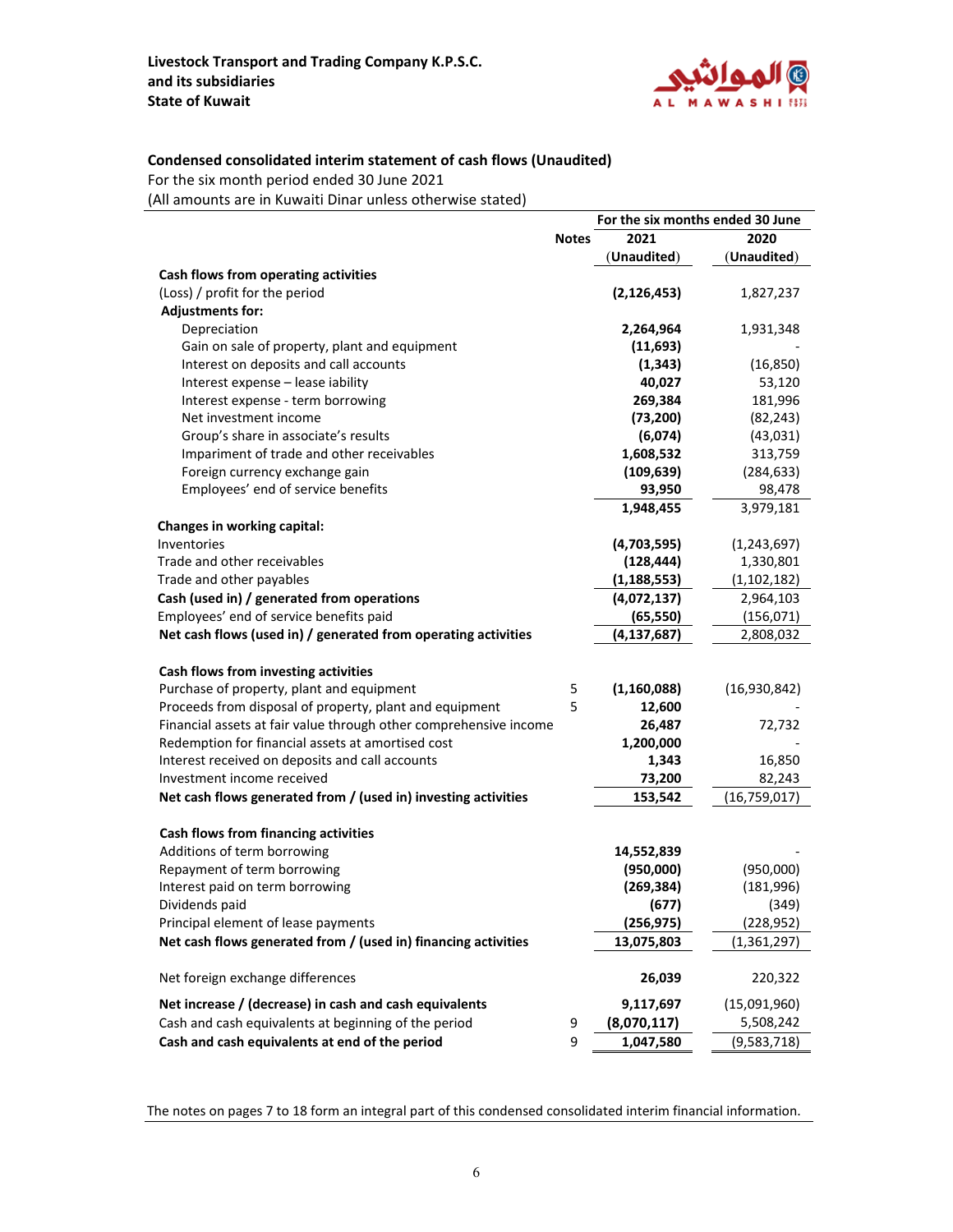

### **1. INCORPORATION AND ACTIVITIES**

Livestock Transport and Trading Company K.P.S.C. (the "Parent Company") was incorporated in accordance with the memorandum of association authenticated at the Ministry of Justice ‐ Real Estate Registration and Authentication Department under No. 70 /D/Vol. 2 on 24 November 1973. On 20 January 1974, the Parent Company has been incorporated in accordance with the resolution of the founders' General Assembly meeting of the Parent Company.

The head office of the Parent Company is located at Sulaibiya, Agricultural Area, Block 12, Kuwait. Kuwait Investment Authority is the principal shareholder in the Parent Company. The Parent Company is listed on Boursa Kuwait.

The Parent Company's objectives are as follows:

- 1. To carry our all operations of producing, transporting and trading in all kinds of meat within the State of Kuwait and abroad.
- 2. To construct and buy farms, pastures, barns, land and real estate deemed necessary to achieve the Parent Company's objectives within the State of Kuwait or abroad, especially barns mentioned in the memorandum of association and in the way stated therein.
- 3. To carry out all transportation operations deemed necessary for the Parent Company's business or for others similar businesses whether within the State of Kuwait or abroad.
- 4. To own, buy and utilize means of marine and land transportation necessary to achieve the Parent Company's objectives. In addition, utilize air transport necessary for the same inside or outside the State of Kuwait.
- 5. To run any business or processing activity relating to meat production and transportation, wool and leather trade within the State of Kuwait or abroad.
- 6. To own, lease and rent of real estates, buildings, workshops, docks and stores deemed necessary to achieve Parent Company's objectives.
- 7. To import and export marine equipment necessary for the Parent Company's vessels.
- 8. To import, export and manufacture all kinds of fodder.
- 9. The Parent Company may conduct all transactions and all other actions necessary to facilitate achieving its objectives. In addition, the Parent Company may have an interest or establish, own, contribute or participate in any way with other entities that practice business activities similar to its own or which may help the Parent Company in achieving its objectives inside and outside Kuwait, the Parent Company has the right to buy such entities or affiliate the same to it.
- 10. Utilisation of financial surplus through investment in portfolios managed by specialised Companies and Authorities.

The Group operates in four countries; Kuwait, United Arab Emirates ("UAE"), Australia and South Africa, and transports and sells livestock to certain countries in the Middle East.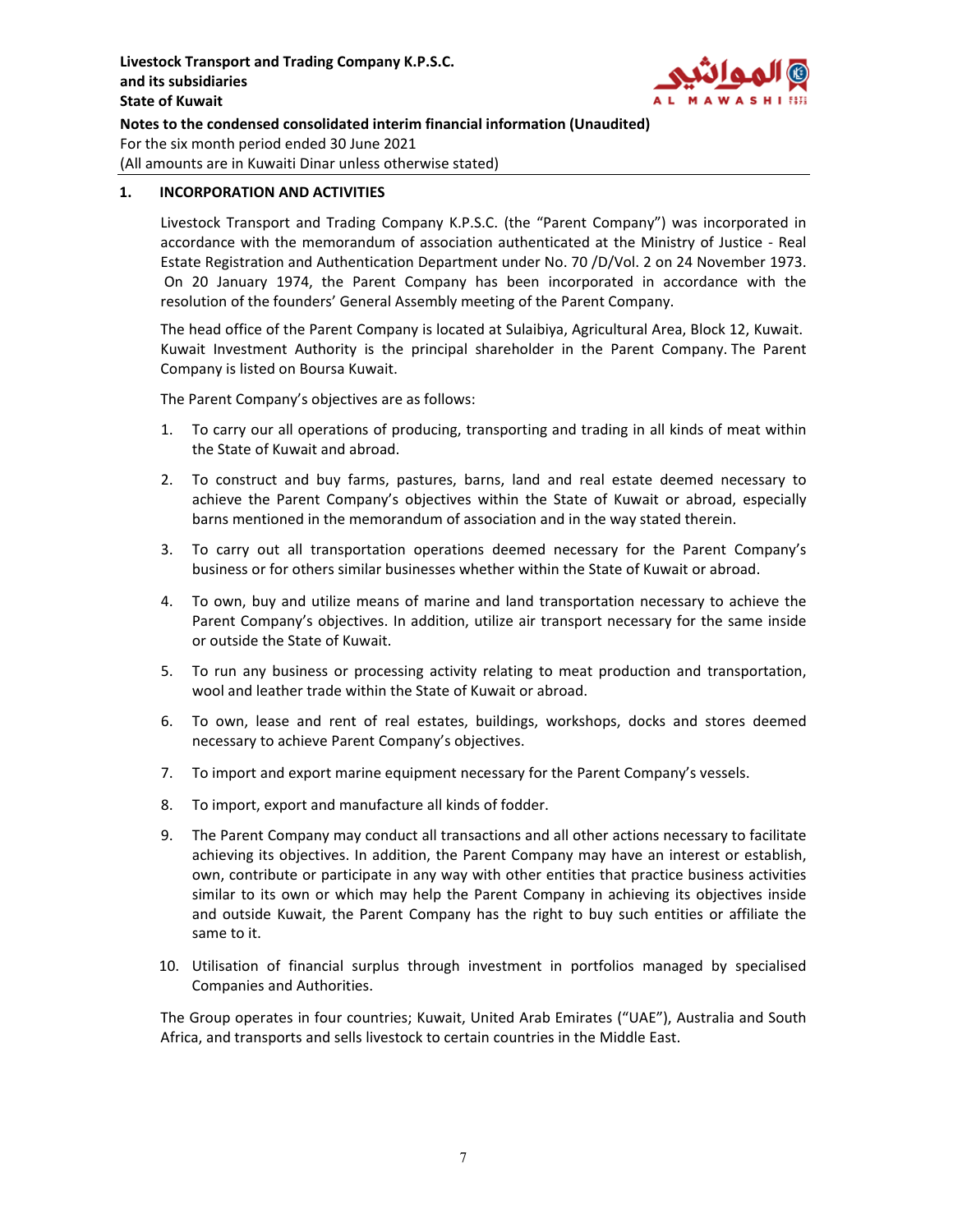

### **1. INCORPORATION AND ACTIVITIES (Continued)**

The condensed consolidated interim financial information includes the financial information of the Parent Company and its subsidiaries (together referred to as the "Group"):

|                                 |                 | Shareholding interest (%) |                 |                           |               |
|---------------------------------|-----------------|---------------------------|-----------------|---------------------------|---------------|
|                                 | 30 June<br>2021 | 31 December<br>2020       | 30 June<br>2020 |                           | Country of    |
| <b>Name of subsidiaries</b>     | (Unaudited)     | (Audited)                 | (Unaudited)     | <b>Activity</b>           | incorporation |
| Rural Export and Trading (WA)   |                 |                           |                 | Trade in livestock        |               |
| PTY Ltd.                        | 100             | 100                       | 100             | and meat                  | Australia     |
| <b>Trans Emirates Livestock</b> |                 |                           |                 | Trade in livestock        |               |
| Trading Company L.L.C.          | 100             | 100                       | 100             | and meat<br>Establishment | <b>UAE</b>    |
| Al Shuwaikh Company for         |                 |                           |                 | and management            |               |
| Managing and Establishing       |                 |                           |                 | of commercial             |               |
| Commercial and Industrial       |                 |                           |                 | and industrial            |               |
| Projects S.P.C.                 | 100             | 100                       | 100             | projects                  | Kuwait        |
|                                 |                 |                           |                 | Trade in livestock        |               |
| Al Mawashi (PTY) Ltd.           | 100             | 100                       | 100             | and meat                  | South Africa  |

The financial information of the subsidiaries has been consolidated based on financial information prepared by management as at 30 June 2021.

The condensed consolidated interim financial information was authorised for issue by Parent Company's Board of Directors' on 12 August 2021.

### **2. BASIS OF PREPARATION**

The condensed consolidated interim financial information has been prepared in accordance with the International Accounting Standard 34, Interim Financial Reporting. The condensed consolidated interim financial information does not include all the information and notes required for complete annual consolidated financial statements prepared in accordance with International Financial Reporting Standards (IFRS). In the opinion of management, all adjustments consisting of normal recurring accruals considered necessary for fair presentation have been included.

Operating results for the six month period ended 30 June 2021 are not necessarily indicative of the results that may be expected for the financial year ending 31 December 2021. For further information, refer to the annual audited consolidated financial statements of the Group for the financial year ended 31 December 2020.

The condensed consolidated interim financial information has been presented in Kuwaiti Dinars ("KD") which is the functional and presentation currency of the Parent Company.

The accounting policies adopted in the preparation of the condensed consolidated interim financial information are consistent with those followed in the preparation of annual consolidated financial statements for the year ended 31 December 2020 and the correspoding interim reporting period. Also see (a) and (b) below.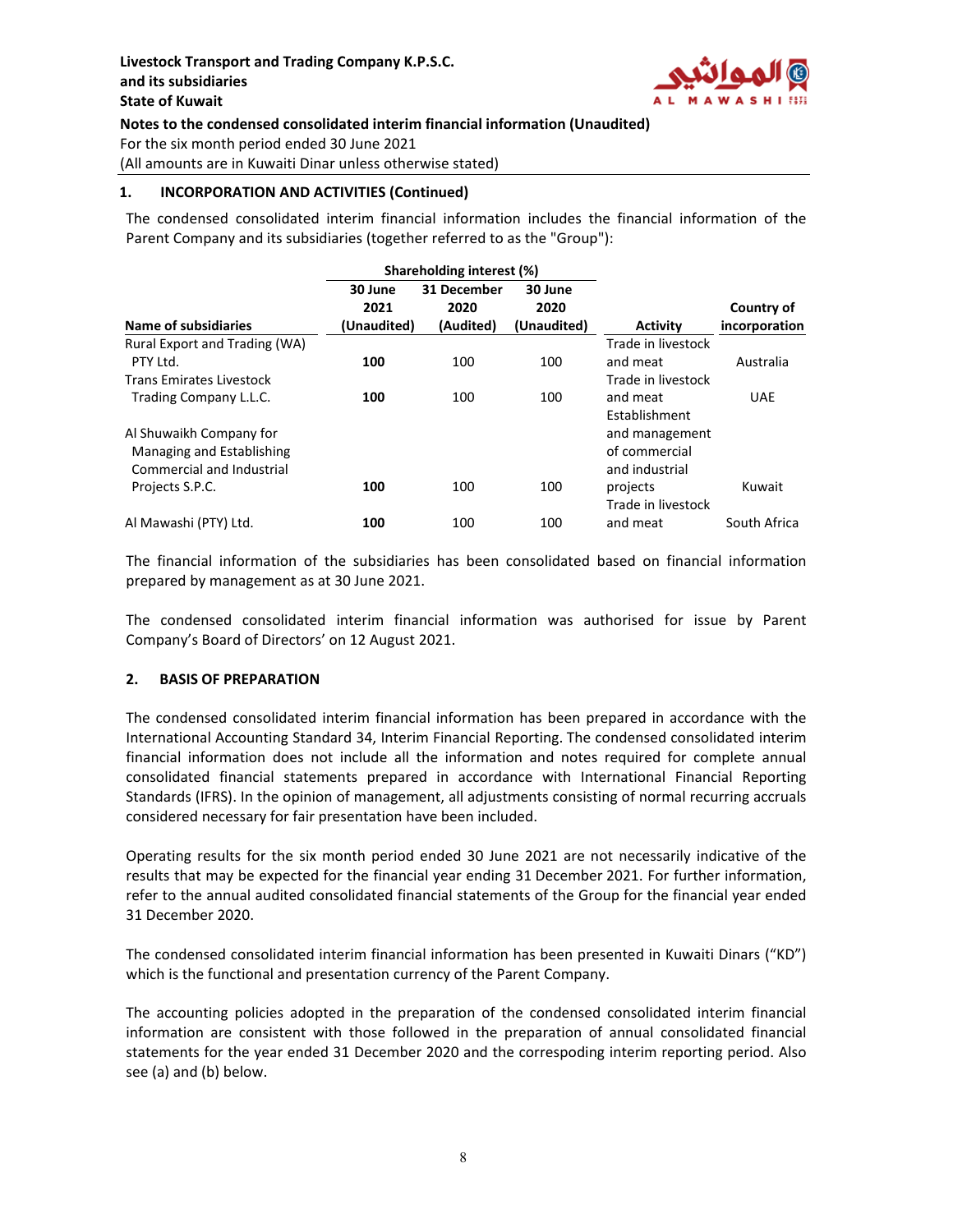

## **2. BASIS OF PREPARATION (Continued)**

*(a) New standards, amendments and interpretations effective for the financial period beginning on 1 January 2021*

There are no amendments that have significant effect on the Group's financial statements. There are no other standards that were effective for the first time for the financial year beginning on 1 January 2021.

(b) *New standards and amendments not yet effective for the financial period beginning on 1 January 2020 and have not been early adopted by the Group*

There are no applicable new standards and amendments to published standards that have been issued but are not effective for the first time for the Group's financial year beginning on 1 January 2021 and are expected to have a significant impact on the Group's financial statements.

## **3. JUDGEMENT AND ESTIMATES**

The preparation of condensed consolidated interim financial information requires management to make judgements, estimates and assumptions that affect the application of accounting policies and the reported amounts of assets and liabilities, income and expense. Actual results may differ from these estimates.

In preparing this condensed consolidated interim financial information, the significant judgements made by management in applying the Group's accounting policies and the key sources of estimation uncertainty were the same as those that applied to the audited annual consolidated financial statements as at and for the year ended 31 December 2020.

## **3.1 Implications of COVID‐19**

During the current period, due to continued uncertainties caused by COVID‐19, the Group has considered whether any adjustments and changes in judgments, estimates and risk management are required to be considered and reported in the condensed consolidated interim financial information.

The Group has updated the inputs and assumptions used for the determination of expected credit losses ("ECLs") as at 30 June 2021. ECLs are estimated based on the relevant forward‐looking macroeconomic factors, increase in credit risk, and assessing the indicators of impairment for the exposures in potentially affected sectors.

The Group is closely monitoring the situation and has activated its business continuity plan and other risk management practices and continues to manage the business disruption resulted from COVID‐19 outbreak in order to boost the liquidity and sustain the business. Further, the Group has prepared financial forecasts for the twelve months from the date of approval of this condensed consolidated interim financial information, taking into consideration the estimation of the continued business impacts of COVID‐19.

Management is in the process of assessing its operations and sale prices in discussions with the relevant authorities.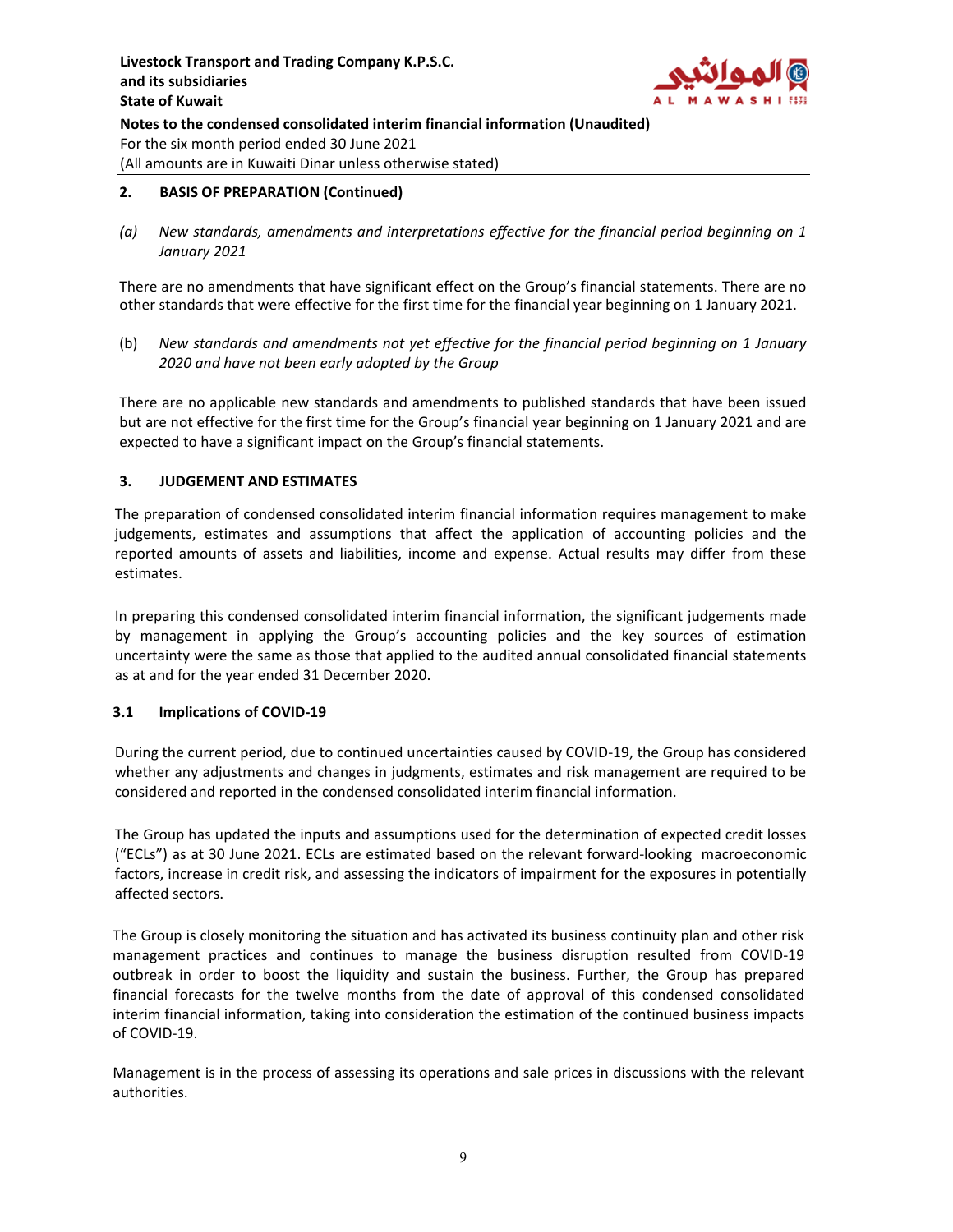

### **4. FAIR VALUE ESTIMATION**

The fair values of financial assets and liabilities are estimated as follows:

- ‐ **Level 1:** Quoted prices in active markets for quoted financial instruments.
- ‐ **Level 2:** Quoted prices in active markets for similar instruments. Quoted prices for identical assets or liabilities in market that is not active. Inputs other than quoted prices that are observable for assets and liabilities.
- ‐ **Level 3:** Inputs for the asset or liabilities that are not based on observable market data.

The following table shows the fair value measurement hierarchy of the Group's financial assets recorded at fair value:

| 30 June 2021 (Unaudited)                     | Level 1 | Level 2 | Level 3 | <b>Total fair value</b> |
|----------------------------------------------|---------|---------|---------|-------------------------|
| Financial assets at fair value through other |         |         |         |                         |
| comprehensive income                         | 731,380 | 22,370  | 324,131 | 1,077,881               |
|                                              |         |         |         |                         |
| 31 December 2020 (Audited)                   | Level 1 | Level 2 | Level 3 | Total fair value        |
| Financial assets at fair value through other |         |         |         |                         |
| comprehensive income                         | 709,865 | 22,998  | 395,042 | 1,127,905               |
|                                              |         |         |         |                         |
| 30 June 2020 (Unaudited)                     | Level 1 | Level 2 | Level 3 | Total fair value        |
| Financial assets at fair value through other |         |         |         |                         |
| comprehensive income                         | 698.483 | 23.378  | 479,773 | 1,201,634               |

The method of valuation used in Level 3 has been consistent with that used in the recent annual consolidated financial statements, which is measured at fair value estimated using various models like discounted cash flow model, which includes some assumptions that are not supportable by observable market prices or rates or the latest financial statements or information available on these investments the future financial flows of which are unpredictable.

The following table represents the changes in Level 3 instruments:

|                       | 30 June<br>2021<br>(Unaudited) | 31 December<br>2020<br>(Audited) | 30 June<br>2020<br>(Unaudited) |
|-----------------------|--------------------------------|----------------------------------|--------------------------------|
|                       |                                |                                  |                                |
| Opening balance       | 395,042                        | 483,172                          | 483,172                        |
| <b>Disposals</b>      | (97,065)                       | -                                |                                |
| Change in fair value  | 26,154                         | (88, 130)                        | (3, 399)                       |
| <b>Ending balance</b> | 324,131                        | 395,042                          | 479,773                        |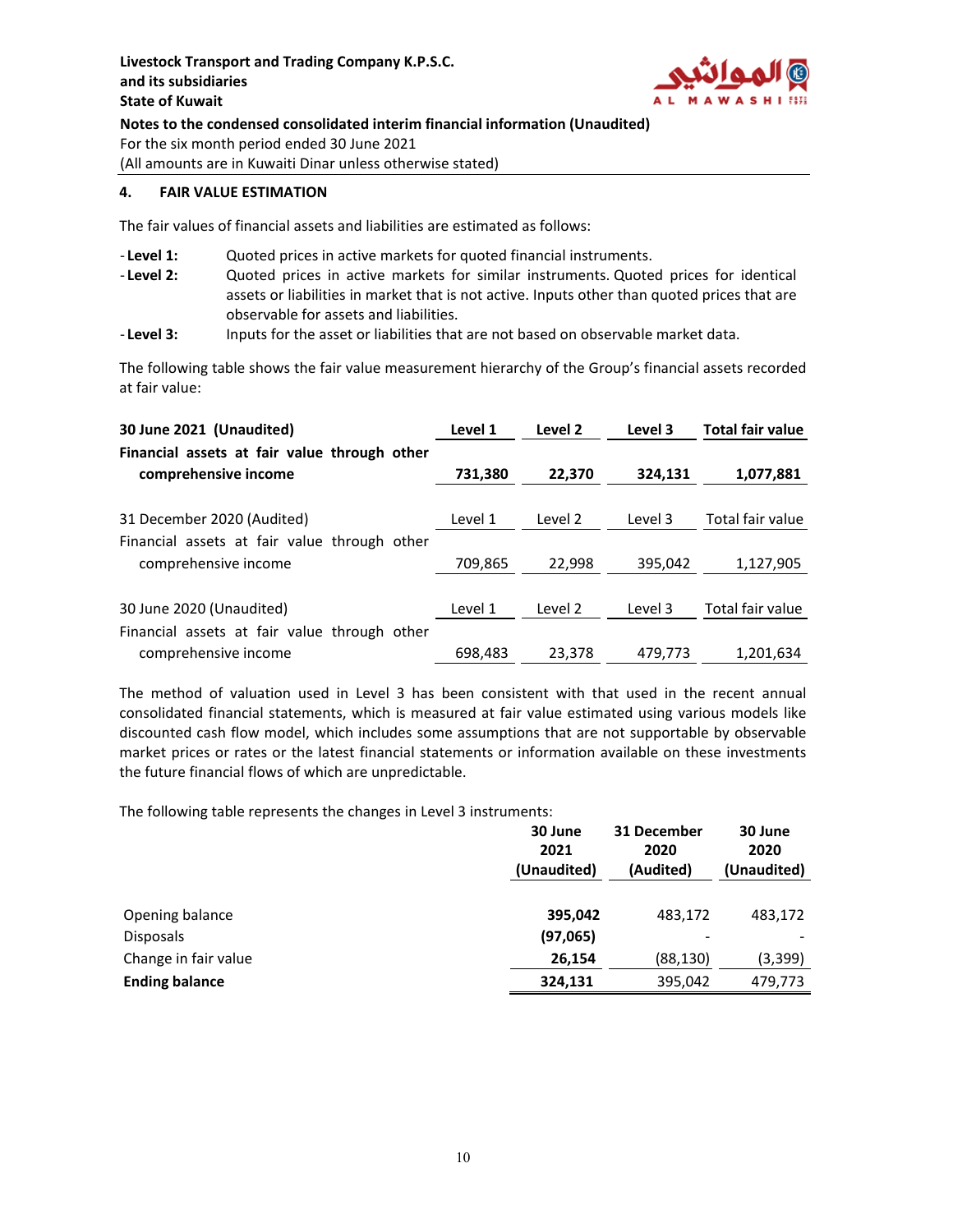

# **Notes to the condensed consolidated interim financial information (Unaudited)**

For the six month period ended 30 June 2021

(All amounts are in Kuwaiti Dinar unless otherwise stated)

## **5. PROPERTY, PLANT AND EQUIPMENT**

|                                          | 30 June     | 31 December    | 30 June     |
|------------------------------------------|-------------|----------------|-------------|
|                                          | 2021        | 2020           | 2020        |
|                                          | (Unaudited) | (Audited)      | (Unaudited) |
| Opening balance                          | 37,881,803  | 23,732,113     | 23,732,113  |
| Additions                                | 1,160,088   | 17,784,007     | 16,930,842  |
| <b>Disposals</b>                         | (48, 027)   | (13, 356, 280) |             |
| Depreciation relating to disposals       | 47.120      | 13,355,448     |             |
| Depreciation charge                      | (2,067,333) | (3,745,470)    | (1,722,906) |
| Foreign currency translation differences | (43,031)    | 111,985        | (50, 816)   |
|                                          | 36,930,620  | 37,881,803     | 38,889,233  |

For the period ended 30 June 2021, depreciation expenses amounting to KD 1,745,312, KD 76,430 and KD 245,591 (31 December 2020: KD 3,202,592, KD 161,891 and KD 380,987; 30 June 2020: KD 901,742, KD 79,619 and KD 741,545) were charged to operating costs, marketing expenses and general and administrative expenses, respectively.

Machinery and equipment included in property, plant and equipment with a carrying value of KD 43,620 (31 December 2020: KD 54,957; 30 June 2020: KD 63,436) are mortgaged as a security against long term borrowing.

Vessel included in property, plant and equipment with a carrying value of KD 15,173,971 (31 December 2020: Nil; 30 June 2020: Nil) is mortgaged as a security against long term borrowing.

### **6. FINANCIAL ASSETS AT AMORTISED COST**

During the period ended 30 June 2021, the Group has local Sukuk at annual yield rates ranging from 6.25% to 6.50% and local bonds at annual interest rates ranging from 6.25% to 6.50%. Local bonds and Sukuk are classified as non‐current on the basis of their maturities. The local bonds and sukuk mature in March 2022.

### **7. INVENTORIES**

|                                      | 30 June<br>2021<br>(Unaudited) | 31 December<br>2020<br>(Audited) | 30 June<br>2020<br>(Unaudited) |
|--------------------------------------|--------------------------------|----------------------------------|--------------------------------|
| Livestock and meat (net)             | 7,112,647                      | 3,170,626                        | 5,085,020                      |
| Fodder                               | 283,307                        | 325,862                          | 1,056,155                      |
| Medicines, fertilisers and others    | 762,633                        | 576,977                          | 641,977                        |
|                                      | 8,158,587                      | 4,073,465                        | 6,783,152                      |
| Goods in transit                     | 3,430,035                      | 2,964,012                        | 9,589                          |
| Production materials and spare parts | 679,425                        | 526,975                          | 717,475                        |
|                                      | 12,268,047                     | 7,564,452                        | 7,510,216                      |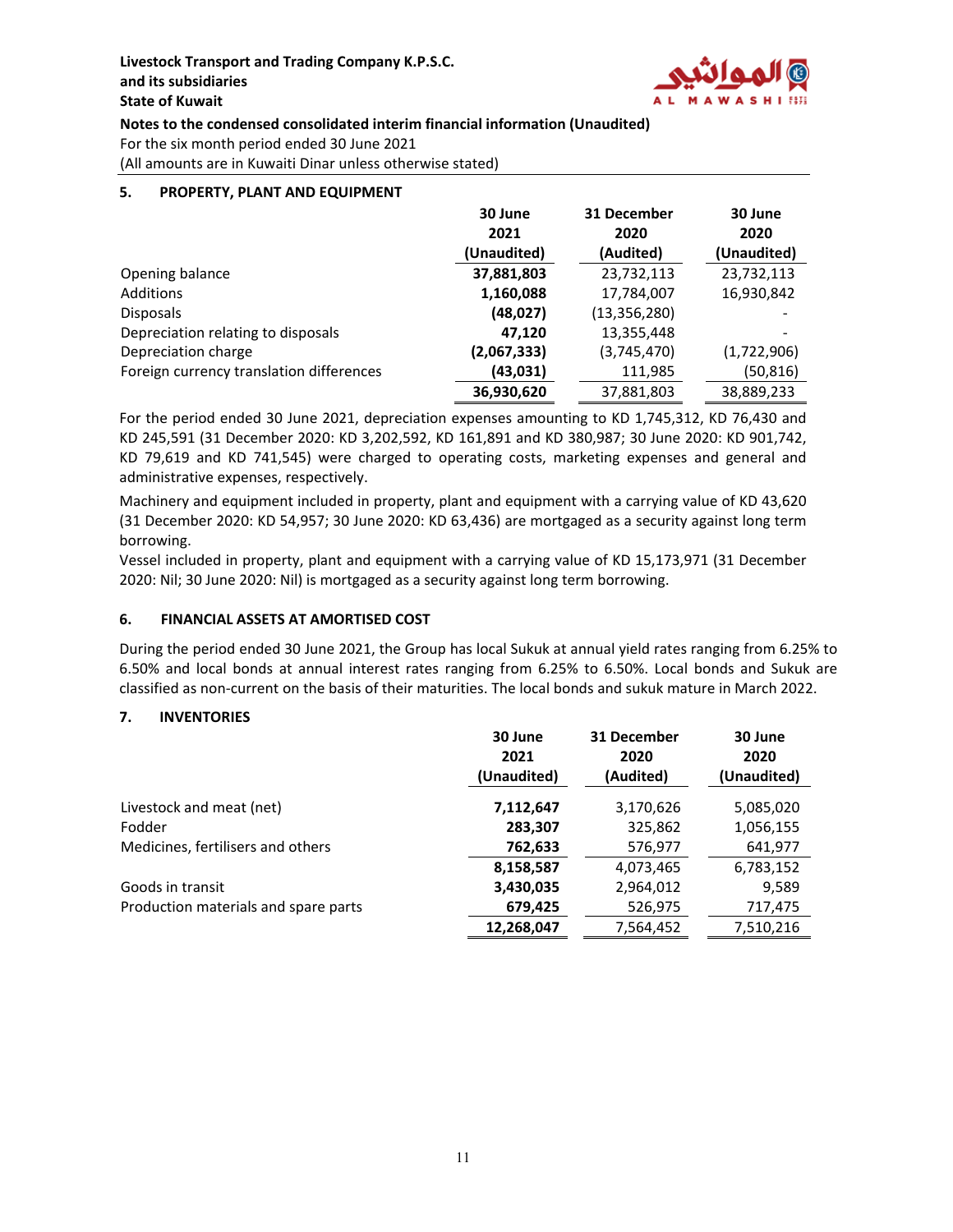

# **Notes to the condensed consolidated interim financial information (Unaudited)**

For the six month period ended 30 June 2021

(All amounts are in Kuwaiti Dinar unless otherwise stated)

### **8. TRADE AND OTHER RECEIVABLES**

|                              | 30 June 2021<br>(Unaudited) | <b>31 December 2020</b><br>(Audited) | 30 June 2020<br>(Unaudited) |
|------------------------------|-----------------------------|--------------------------------------|-----------------------------|
| Trade receivables            | 8,018,046                   | 8,825,652                            | 8,704,034                   |
| Accrued Government subsidy*  | 16,330,630                  | 16,330,630                           | 16,330,630                  |
|                              | 24,348,676                  | 25,156,282                           | 25,034,664                  |
| Provision for doubtful debts | (14,334,505)                | (12,728,294)                         | (12, 354, 342)              |
|                              | 10,014,171                  | 12,427,988                           | 12,680,322                  |
| Advances to suppliers        | 1,355,132                   | 1,341,185                            | 1,562,195                   |
| Prepaid expenses             | 792,411                     | 154,759                              | 729,495                     |
| Refundable deposits          | 112,015                     | 48,797                               | 111,043                     |
| Staff advance                | 25.475                      | 17,822                               | 24,494                      |
| <b>Others</b>                | 754,969                     | 546,031                              | 210,062                     |
|                              | 13,054,173                  | 14,536,582                           | 15,317,611                  |

\* Pursuant to Council of Ministers resolution No. 1308 dated 11 September 2011 regarding the Parent Company's purchase and transfer of livestock to Kuwait port (CIF) and selling the same at cost plus 15% margin, the Ministerial Decree No. 409 which was issued on 8 July 2012 regarding the Ministry of Commerce and Industry's financial support of KD 16.835 per head of sheep live or chilled or completely frozen which was entered into Kuwait from whatever source or means, and in effect until 1 November 2012.

The Government subsidy due from Ministry of Commerce and Industry (the "Ministry") as a result of the subsidy granted to the Parent Company to meet the increased prices of certain foodstuff and consumer goods in accordance with the previous ministerial Decrees' amounted to KD 16,330,630 as at 30 June 2021 (KD 16,330,630 as at 31 December 2020, KD 16,330,630 as at 30 June 2020). To date, the Group's subsidy has not been approved by the Ministry due to a dispute regarding the subsidy per head. Further, there are legal cases filed by the Parent Company against the Ministry claiming the subsidy due amount.

On 26 November 2019, a verdict was issued by the Court of appeal in favour of the Parent Company in relation to this legal case for an amount of KD 2,294,156 upholding the earlier decision of the court of first instances. Management has appealed against the verdict demanding the full amount of KD 3,462,353 relating to this legal case. On 29 April 2021, a verdict was issued by the Court of cassation not in favour of the Parent Company in relation to this legal case which resulted in additional loss allowance with an amount of KD 1,583,283. As at 30 June 2021, the provision for impairment maintained against the total accrued Government subsidy balance amounted to KD 12,730,079 (KD 11,146,796 as at 31 December 2020, KD 11,146,796 as at 30 June 2020).

## **9. CASH AND CASH EQUIVALENTS**

|                                             | 30 June<br>2021<br>(Unaudited) | 31 December<br>2020<br>(Audited) | 30 June<br>2020<br>(Unaudited) |
|---------------------------------------------|--------------------------------|----------------------------------|--------------------------------|
| Cash on hand and at banks                   | 2,444,986                      | 1,652,788                        | 4,200,377                      |
| Time deposits maturing within 3 months from |                                |                                  |                                |
| placement date                              |                                |                                  | 829,410                        |
| Cash at investment portfolios               | 54,322                         | 124,274                          | 90,113                         |
| <b>Bank balances and cash</b>               | 2,499,308                      | 1,777,062                        | 5,119,900                      |
| Less: bank overdraft                        | (1,451,728)                    | (9,847,179)                      | (14, 703, 618)                 |
| <b>Cash and cash equivalents</b>            | 1,047,580                      | (8,070,117)                      | (9,583,718)                    |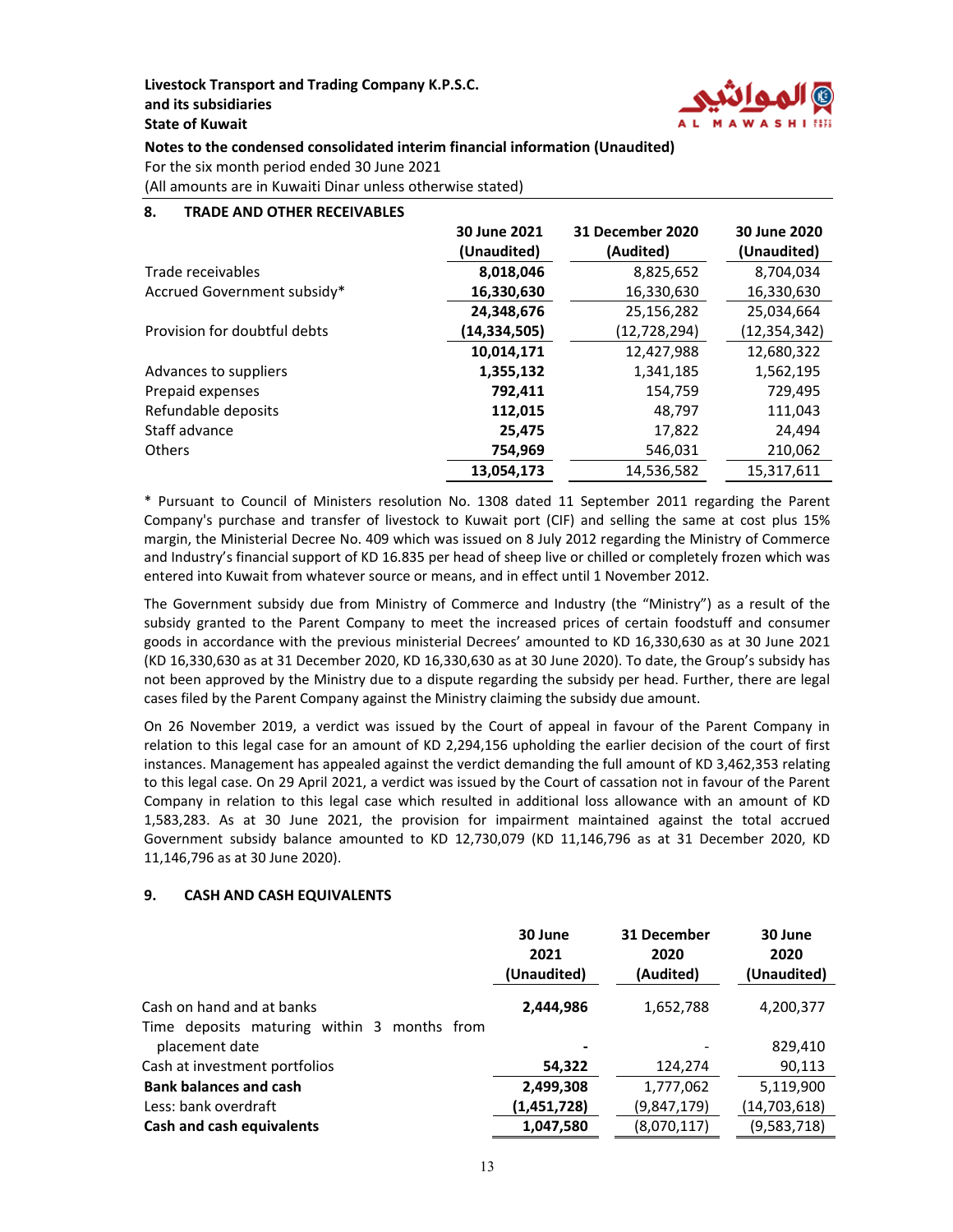

**Notes to the condensed consolidated interim financial information (Unaudited)**

For the six month period ended 30 June 2021

(All amounts are in Kuwaiti Dinar unless otherwise stated)

### **10. TREASURY SHARES**

|                                 | 30 June     | 31 December | 30 June     |
|---------------------------------|-------------|-------------|-------------|
|                                 | 2021        | 2020        | 2020        |
|                                 | (Unaudited) | (Audited)   | (Unaudited) |
|                                 |             |             |             |
| Number of shares                | 7,377,383   | 7,377,383   | 7,377,383   |
| Percentage of issued shares (%) | 3.41%       | 3.41%       | 3.41%       |
| Market value                    | 1,394,325   | 1,313,174   | 1,364,816   |

The Parent Company is committed to retain reserves, share premium and retained earnings equivalent to the cost of treasury shares throughout the period, in which they are held by the Parent Company, pursuant to the relevant instructions of the regulatory authorities.

## **11. OTHER RESERVES**

|                                                  | Change in fair<br>value reserve | Foreign<br>currency<br>translation<br>reserve | Total     |
|--------------------------------------------------|---------------------------------|-----------------------------------------------|-----------|
| At 1 January 2021                                | 109,016                         | 23,575                                        | 132,591   |
| Change in fair value of financial assets at fair |                                 |                                               |           |
| value through other comprehensive income         | (23, 537)                       |                                               | (23, 537) |
| Foreign currency translation differences         |                                 | (50,213)                                      | (50, 213) |
| 30 June 2021 (Unaudited)                         | 85,479                          | (26, 638)                                     | 58,841    |
| At 1 January 2020                                | 111,789                         | (154, 216)                                    | (42, 427) |
| Change in fair value of financial assets at fair |                                 |                                               |           |
| value through other comprehensive income         | 17,123                          |                                               | 17,123    |
| Foreign currency translation differences         |                                 | 166,905                                       | 166,905   |
| 30 June 2020 (Unaudited)                         | 128,912                         | 12,689                                        | 141,601   |

### **12. BORROWING**

|                     | 30 June<br>2021 | 31 December<br>2020 | 30 June<br>2020 |
|---------------------|-----------------|---------------------|-----------------|
|                     | (Unaudited)     | (Audited)           | (Unaudited)     |
| Current portion     | 1.952.839       | 1,900,000           | 1,900,000       |
| Non-current portion | 18,421,951      | 4,871,951           | 5,821,951       |

Borrowing obtained from a local bank and carry a profit rate of 3.5% (3.5% as at 31 December 2020, 3.5% as at 30 June 2020) per annum. Payment is on semi‐annual basis till June 2030.

The Parent Company has signed a facility agreement to obtain a loan from a local bank with a limit of KD 14,500,000, which was fully drawn as of 30 June 2021.

The loan is secured by a vessel owned by the Parent Company equipment with a carrying value of KD 15,173,971 as at 30 June 2020 (Note 5).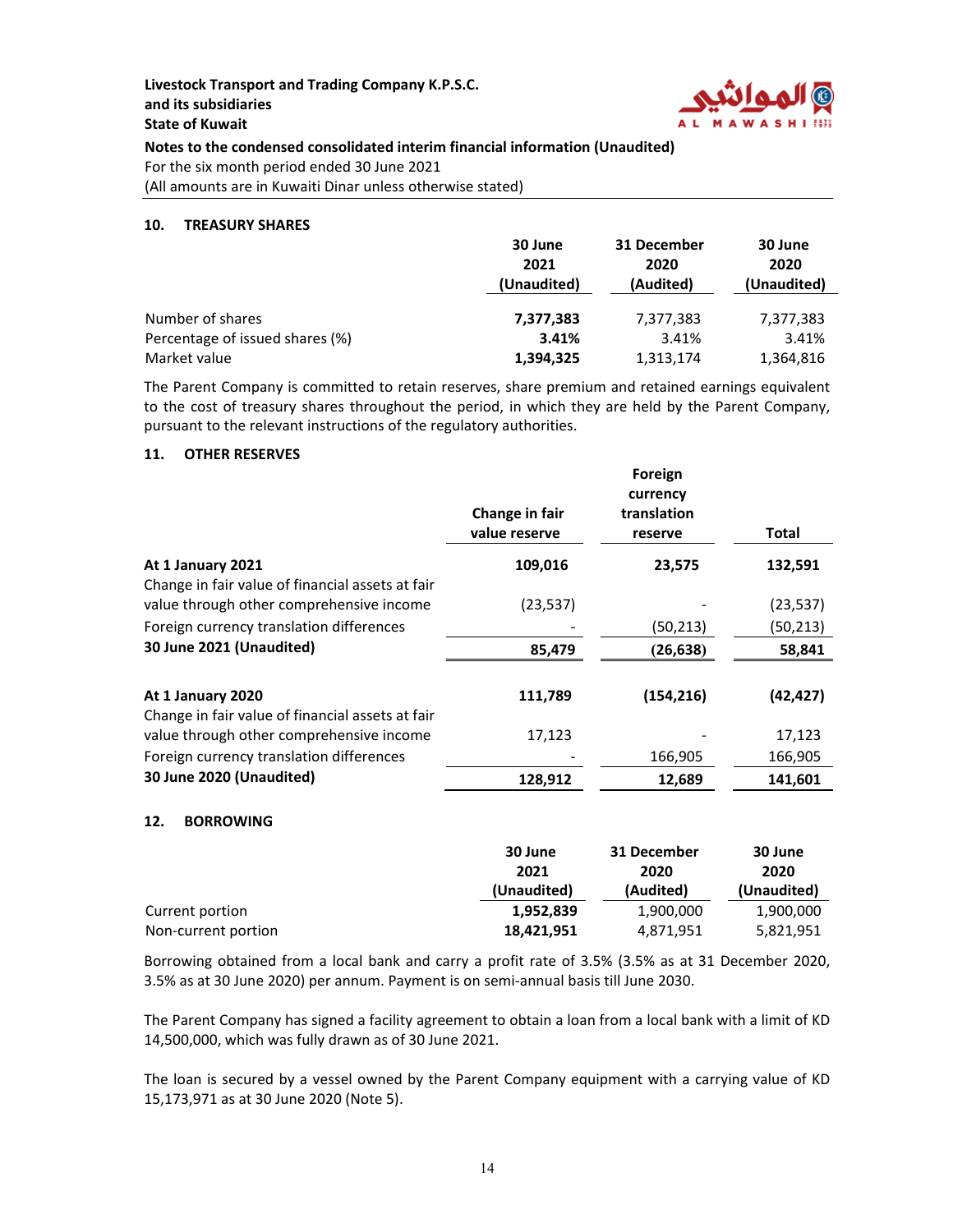

**Notes to the condensed consolidated interim financial information (Unaudited)**

For the six month period ended 30 June 2021

(All amounts are in Kuwaiti Dinar unless otherwise stated)

### **13. TRADE AND OTHER PAYABLES**

|                                    | 30 June<br>2021 | 31 December<br>2020 | 30 June<br>2020 |
|------------------------------------|-----------------|---------------------|-----------------|
|                                    | (Unaudited)     | (Audited)           | (Unaudited)     |
| Trade payables                     | 2,002,628       | 2,647,187           | 2,901,767       |
| Advances from customers            | 334,687         | 684,902             | 589,183         |
| Dividends payable (Note 18)        | 44,993          | 45,670              | 46,644          |
| Accrued expenses                   | 2,352,178       | 2,625,869           | 1,064,036       |
| Refundable deposits                | 71,355          | 94,129              | 129,906         |
| Provision for NLST, Zakat and KFAS | 75,734          | 47,127              | 27,999          |
| Other payables                     | 606,777         | 642,337             | 554,929         |
|                                    | 5,488,352       | 6,787,221           | 5,314,464       |

## **14. GOVERNMENTAL SUBSIDY**

Based on the Ministry of Commerce and Industry resolution No. 80 dated 27 March 2020, companies and individuals importing live sheep shipments are given financial support in the form of a government subsidy of KD 5 per head, with a maximum of 300,000 livesheep head allowed, valid till 30 April 2020.

On 27 April 2020, the Ministry of Commerce and Industry issued resolution No. 100 extending the validity of resolution No. 80 till 31 May 2020.

## **15. GENERAL AND ADMINISTRATIVE EXPENSES**

|                        | Three months ended<br>30 June |                     | Six months ended<br>30 June |                     |  |
|------------------------|-------------------------------|---------------------|-----------------------------|---------------------|--|
|                        | 2021<br>(Unaudited)           | 2020<br>(Unaudited) | 2021<br>(Unaudited)         | 2020<br>(Unaudited) |  |
| Staff costs            | 632,299                       | 633,545             | 1,056,683                   | 1,192,719           |  |
| Depreciation           | 140,239                       | 377,560             | 272,049                     | 766,627             |  |
| Insurance              | 77,899                        | 38,430              | 113,921                     | 78,477              |  |
| Professional fees      | 47,846                        | 39,119              | 73,630                      | 80,661              |  |
| Maintenance and repair | 45,343                        | 99,681              | 199,440                     | 311,929             |  |
| Rent                   | 1,450                         | 3,663               | 8,700                       | 8,681               |  |
| Other expenses         | 93,958                        | 207,885             | 376,855                     | 349,830             |  |
|                        | 1,039,034                     | 1,399,883           | 2,101,278                   | 2.788.924           |  |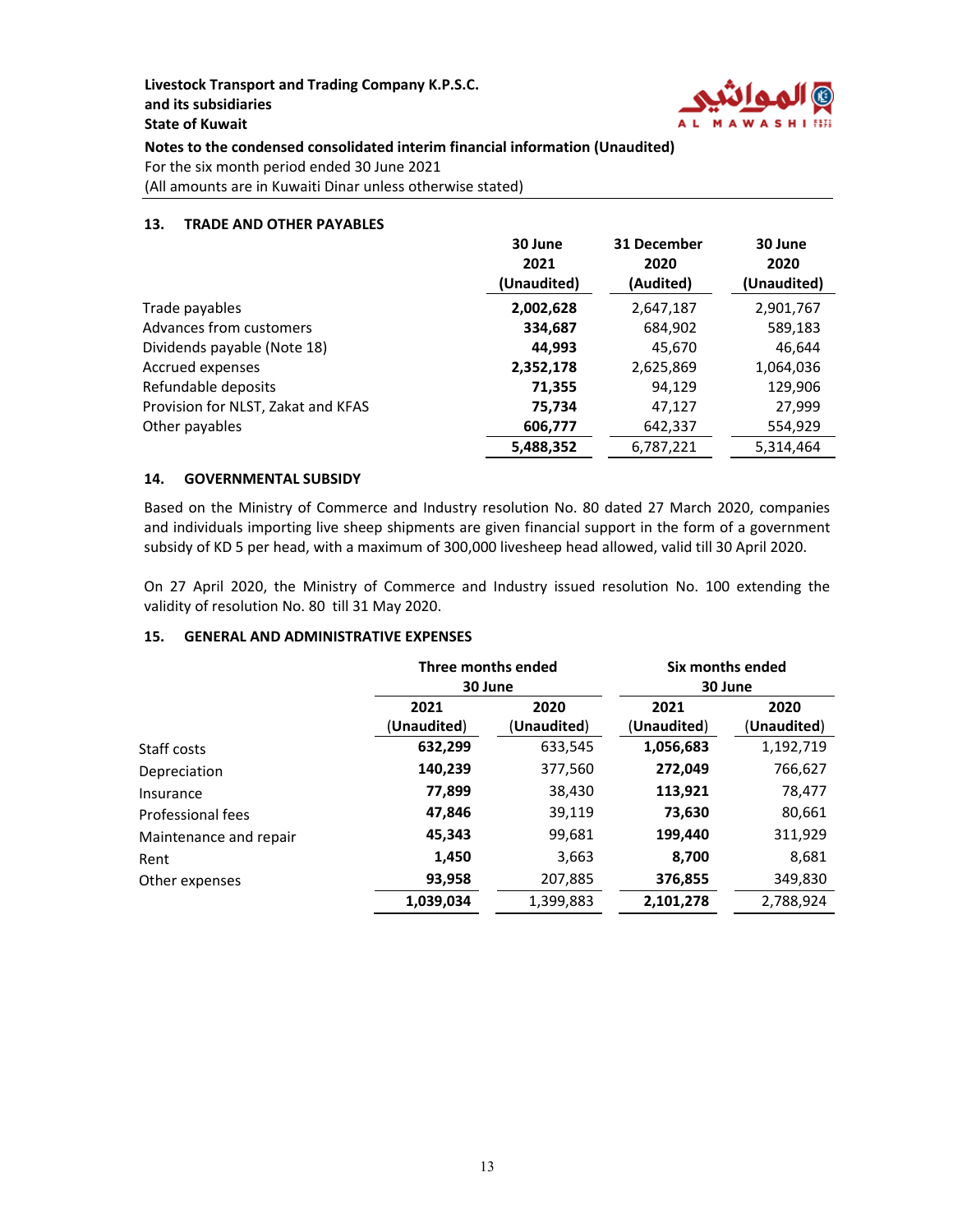

### **16. BASIC AND DILUTED EARNINGS PER SHARE**

Basic and diluted earnings per share are calculated by dividing profit for the period by the weighted average number of shares outstanding (less treasury shares) during the period as follows:

|                                                                                                       | Three months ended<br>30 June |                     | Six months ended<br>30 June |                     |
|-------------------------------------------------------------------------------------------------------|-------------------------------|---------------------|-----------------------------|---------------------|
|                                                                                                       | 2021<br>(Unaudited)           | 2020<br>(Unaudited) | 2021<br>(Unaudited)         | 2020<br>(Unaudited) |
| (Loss) / Profit for the period<br>Weighted<br>number of<br>average<br>outstanding<br>shares<br>(less) | (1,003,629)                   | 1,276,908           | (2, 126, 453)               | 1,827,237           |
| treasury shares)                                                                                      | 209,213,192                   | 209,213,192         | 209,213,192                 | 209,213,192         |
| Earnings / (loss) per share (fils)                                                                    | (4.797)                       | 6.103               | (10.160)                    | 8.734               |

The Parent Company had no outstanding dilutive shares.

### **17. CONTINGENT LIABILITIES AND CAPITAL COMMITMENTS**

|                      | 30 June     | 31 December | 30 June     |
|----------------------|-------------|-------------|-------------|
|                      | 2021        | 2020        | 2020        |
|                      | (Unaudited) | (Audited)   | (Unaudited) |
| Letters of guarantee | 1,375,464   | 1,247,104   | 1,351,015   |

### **18. RELATED PARTY TRANSACTIONS AND BALANCES**

Related parties represent, major shareholders, directors and key management personnel of the Group, their close family members, and entities controlled, or significantly influenced by the Parent Company. In the ordinary course of business, and subject to the approval of the Group's management, transactions were made with such related parties during the period ended 30 June.

Detail of the significant related party transactions and balances are as follows:

| <b>Transactions</b>                                                                                                                    |                     | Three months ended<br>30 June  | Six months ended<br>30 June      |                                |  |
|----------------------------------------------------------------------------------------------------------------------------------------|---------------------|--------------------------------|----------------------------------|--------------------------------|--|
|                                                                                                                                        | 2021<br>(Unaudited) | 2020<br>(Unaudited)            | 2021<br>(Unaudited)              | 2020<br>(Unaudited)            |  |
| Key management benefits                                                                                                                | 66,855              | 66,855                         | 133,709                          | 133,709                        |  |
| <b>Balances</b>                                                                                                                        |                     | 30 June<br>2021<br>(Unaudited) | 31 December<br>2020<br>(Audited) | 30 June<br>2020<br>(Unaudited) |  |
| Key management long term balances - included<br>in employees' end of service benefits<br>Key management short term balances - included |                     | 262,448                        | 247,648                          | 54,580                         |  |
| in accrued expenses<br>Dividends payable (Note 13)                                                                                     |                     | 52,060<br>44,993               | 45,884<br>45,670                 | 232,930<br>46.644              |  |

All transactions with related parties are subject to the approval of Shareholders' General Assembly.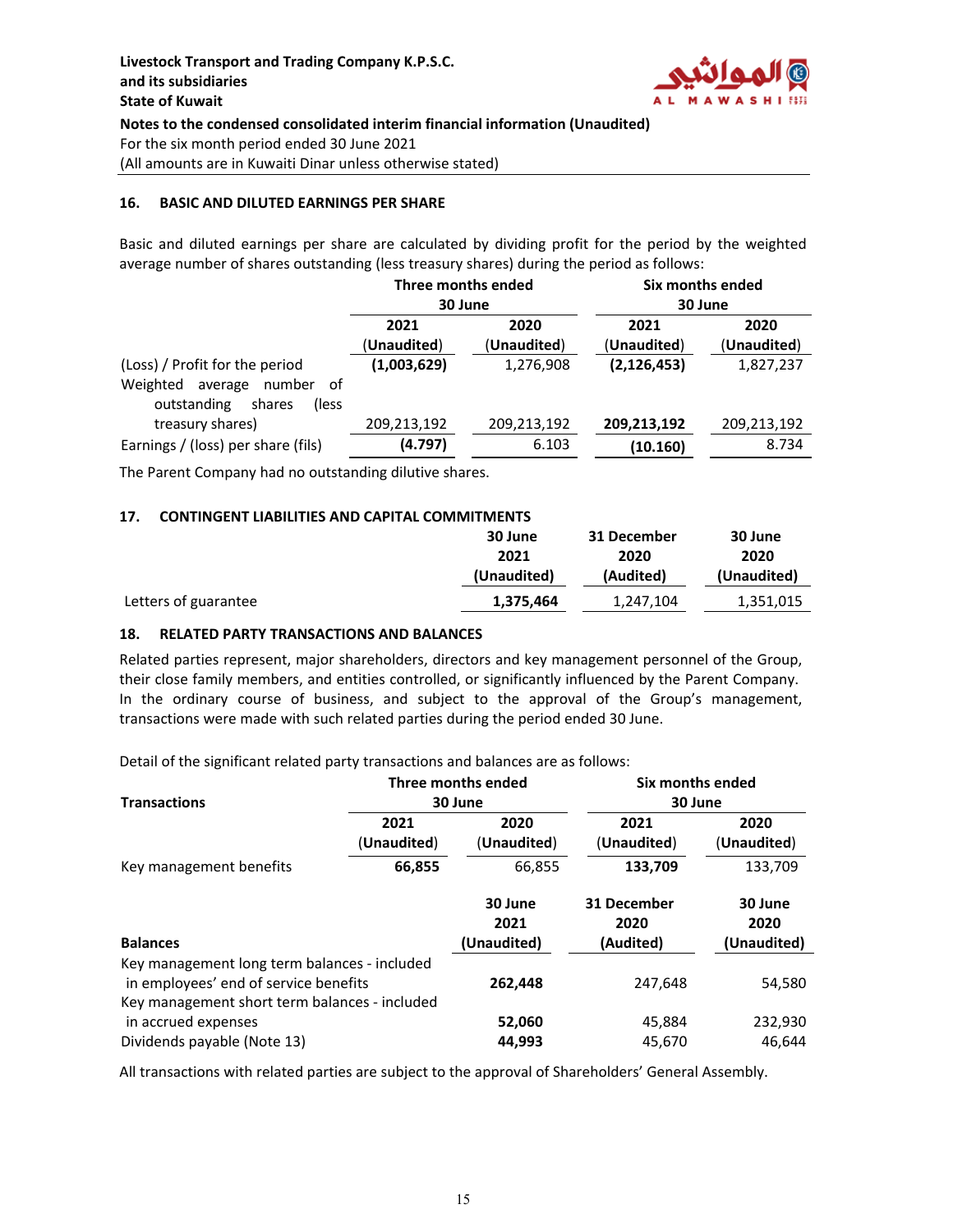

### **19. OPERATING SEGMENTS**

### **19.1 Geographical and operational segments of the revenues, results, assets and liabilities**

An operating segment is a component of an entity that engages in business activities from which it may earn revenues and incur expenses and whose operating results are regularly reviewed by the entity's chief operating decision maker to make decisions about resources to be allocated to the segment and assess its performance, and for which separate financial information is available.

The Group conducts its activities through three main operational segments:

- Commercial segment includes purchasing, transporting, ranching and selling the live and slaughtered sheep and all skins, intestines and fertilizers. Purchasing and selling fodder and also purchasing and selling chilled and frozen meat in wholesale and retail.
- Food processing segment includes meat processing and its classification in all products and selling it in wholesale.
- Investments segment include investment portfolios managed by specialized companies, and deposits.

The segments results are reported to the senior executive management of the Group, as well as the revenues and results of the Group's business, assets and liabilities are reported in accordance with the geographical locations where the Group conducts its activities. Revenue, profits, assets and liabilities are measured according to the same accounting bases followed in preparation of annual consolidated financial statements. Segment analysis in line with internal reports submitted to management is as follows:

### **19.1.1.Segments revenues (Unaudited)**

|                           | <b>Commercial segment</b><br>Six months ended 30<br>June |        | <b>Food processing</b><br>segment<br>Six months ended<br>30 June |                 | <b>Investments</b><br>segment<br>Six months ended<br>30 June |      | <b>Total</b><br>Six months ended 30<br>June |        |
|---------------------------|----------------------------------------------------------|--------|------------------------------------------------------------------|-----------------|--------------------------------------------------------------|------|---------------------------------------------|--------|
|                           | 2021                                                     | 2020   | 2021                                                             | 2020            | 2021                                                         | 2020 | 2021                                        | 2020   |
|                           |                                                          |        |                                                                  | <b>KD 000's</b> |                                                              |      |                                             |        |
| Kuwait                    | 13,661                                                   | 27,498 | 788                                                              | 5,077           | 73                                                           | 82   | 14,522                                      | 32,657 |
| <b>UAE</b>                | 5,053                                                    | 4,845  |                                                                  | ۰               |                                                              |      | 5,053                                       | 4,845  |
| Australia                 | 999                                                      | 1,531  | $\overline{\phantom{a}}$                                         | -               |                                                              |      | 999                                         | 1,531  |
| South Africa              | 5,224                                                    | 2,807  |                                                                  |                 |                                                              |      | 5,224                                       | 2,807  |
| Total                     | 24,937                                                   | 36,681 | 788                                                              | 5,077           | 73                                                           | 82   | 25,798                                      | 41,840 |
| <b>Unallocated items:</b> |                                                          |        |                                                                  |                 |                                                              |      |                                             |        |
| Miscellaneous revenues    |                                                          |        |                                                                  |                 |                                                              |      |                                             | 190    |
| Total segment revenue     |                                                          |        |                                                                  |                 |                                                              |      | 25,798                                      | 42,030 |
| Intersegment eliminations |                                                          |        |                                                                  |                 |                                                              |      | (10)                                        | (20)   |
| Total*                    |                                                          |        |                                                                  |                 |                                                              |      | 25,788                                      | 42,010 |

**\***Total reconciles to the following income statement items:

- ‐ Operating revenue
- ‐ Other operating income
- ‐ Net investment income
- ‐ Foreign currency exchange gain
- ‐ Reversal of income tax on subsidiaries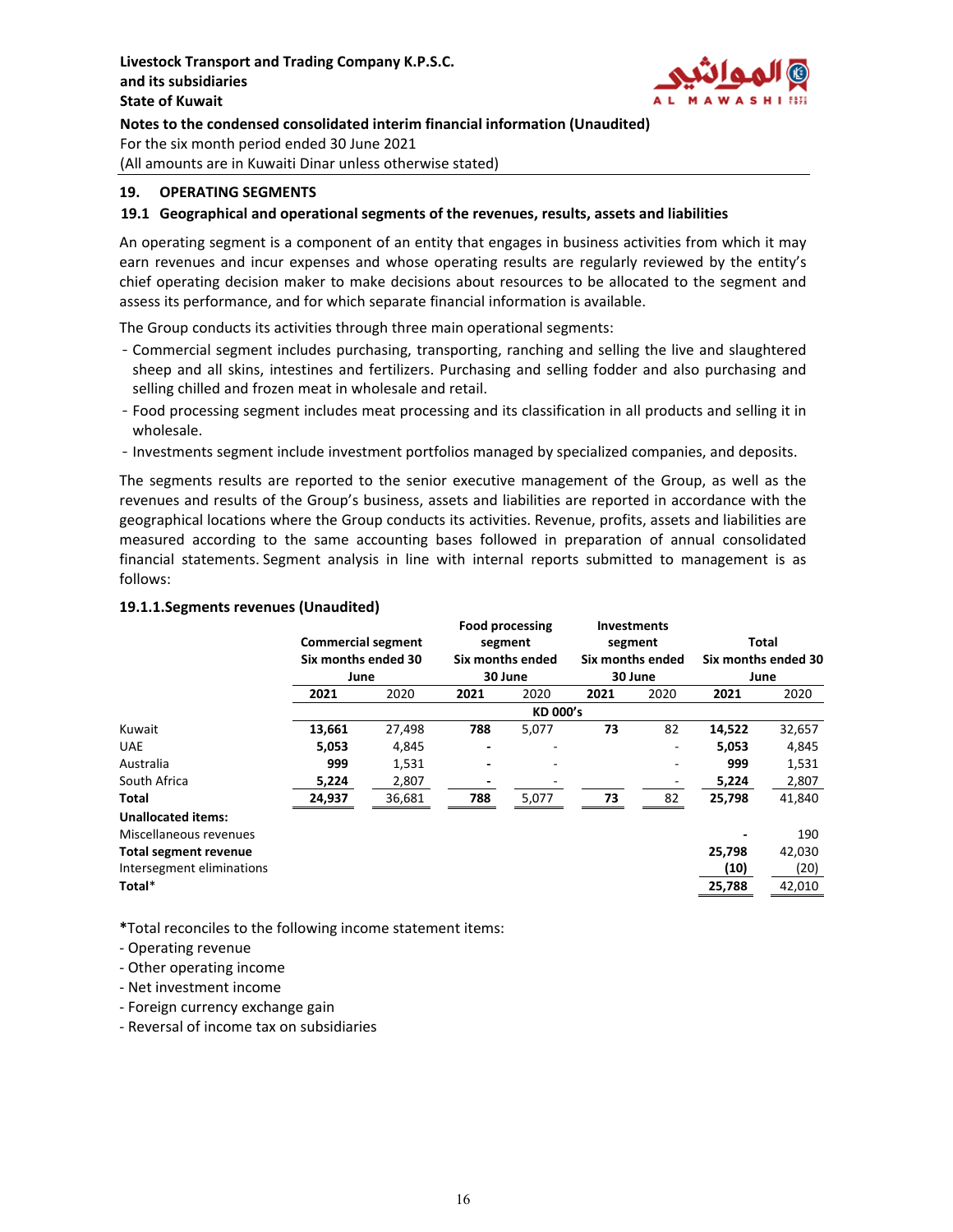

#### **Notes to the condensed consolidated interim financial information (Unaudited)**

For the six month period ended 30 June 2021

(All amounts are in Kuwaiti Dinar unless otherwise stated)

#### **19.OPERATING SEGMENTS (Continued)**

## **19.1.2.Segments results (Unaudited)**

|                            |                           |       |                          |                          | Investments segment |                          |          |                          |  |
|----------------------------|---------------------------|-------|--------------------------|--------------------------|---------------------|--------------------------|----------|--------------------------|--|
|                            | <b>Commercial segment</b> |       | Food processing segment  |                          | Six months ended 30 |                          | Total    |                          |  |
|                            | Six months ended 30 June  |       | Six months ended 30 June |                          | June                |                          |          | Six months ended 30 June |  |
|                            | 2021                      | 2020  | 2021                     | 2020                     | 2021                | 2020                     | 2021     | 2020                     |  |
|                            |                           |       |                          | KD 000's                 |                     |                          |          |                          |  |
| Kuwait                     | (1, 474)                  | 1,971 | 456                      | 225                      | 73                  | 82                       | (945)    | 2,278                    |  |
| <b>UAE</b>                 | (562)                     | (184) |                          | $\overline{\phantom{a}}$ |                     | $\overline{\phantom{0}}$ | (562)    | (184)                    |  |
| Australia                  | (65)                      | 58    | $\overline{\phantom{0}}$ |                          |                     | ۰                        | (65)     | 58                       |  |
| South Africa               | (595)                     | (240) |                          |                          |                     |                          | (595)    | (240)                    |  |
| Total                      | (2,696)                   | 1,605 | 456                      | 225                      | 73                  | 82                       | (2, 167) | 1,912                    |  |
| <b>Unallocated items:</b>  |                           |       |                          |                          |                     |                          |          |                          |  |
| Other unallocated revenues |                           |       |                          |                          |                     |                          |          |                          |  |
| Other unallocated costs    |                           |       |                          |                          |                     |                          |          | (61)                     |  |
| Profit for the period      |                           |       |                          |                          |                     |                          | (2, 167) | 1,851                    |  |
| Intersegment eliminations  |                           |       |                          |                          |                     |                          | 41       | (24)                     |  |
| Total                      |                           |       |                          |                          |                     |                          | (2, 126) | 1,827                    |  |

### **19.1.3. Segmental distribution of assets and liabilities (Unaudited)**

|                    |                 | <b>Commercial segment</b> |                 | Food processing segment |                   | Investments segment |                 | Total             |                 |                 |                   |                 |
|--------------------|-----------------|---------------------------|-----------------|-------------------------|-------------------|---------------------|-----------------|-------------------|-----------------|-----------------|-------------------|-----------------|
|                    | 31 December     |                           |                 | 31 December             |                   |                     | 31 December     |                   |                 | 31 December     |                   |                 |
|                    | 30 June<br>2021 | 2020<br>(Audited)         | 30 June<br>2020 | 30 June<br>2021         | 2020<br>(Audited) | 30 June<br>2020     | 30 June<br>2021 | 2020<br>(Audited) | 30 June<br>2020 | 30 June<br>2021 | 2020<br>(Audited) | 30 June<br>2020 |
|                    |                 |                           |                 |                         |                   | <b>KD 000's</b>     |                 |                   |                 |                 |                   |                 |
| <b>Assets</b>      | 59,150          | 57,016                    | 57,524          | 5,059                   | 5,059             | 6,465               | 5,110           | 5,727             | 9,055           | 69,319          | 67,802            | 73,044          |
| <b>Liabilities</b> | 30,198          | 26,452                    | 30,562          | 29                      | 58                | 320                 |                 |                   |                 | 30,227          | 26,510            | 30,882          |

Intersegment assets and liabilites are eliminated on consolidation.